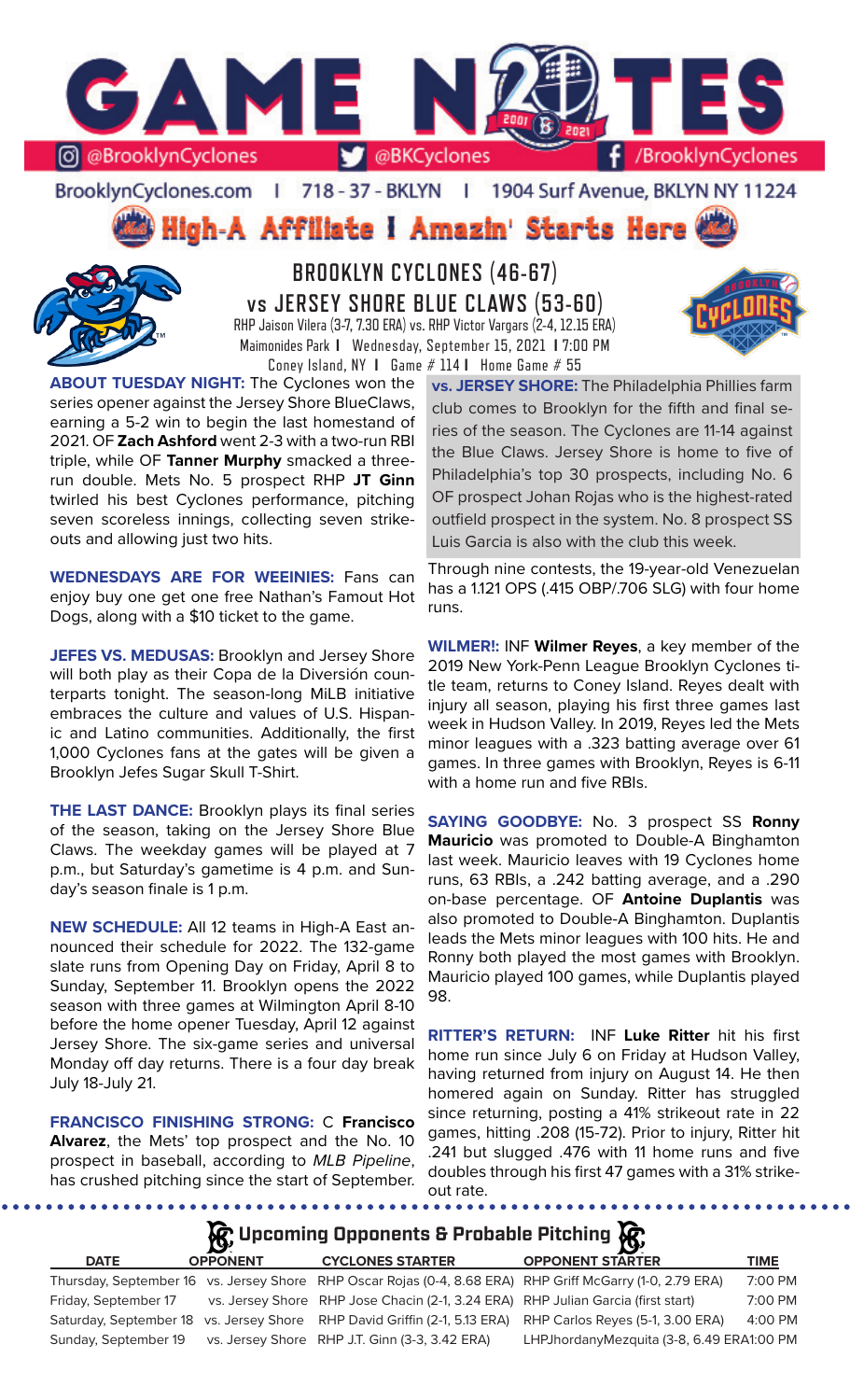## **SEPTEMBER 15 VS JERSEY SHORE STARTING PITCHER PAGE 2**



# # 25 # 23 JOSE CARLOS MEDINA JOSE BUTTO LHP RHP # 39 JAISON VILERA RHP

**Height:** 6-0 **Weight:** 188

**Bats**: Right **Throws**: Right **Date of Birth:** June 19, 1997 **Age**: 24

**Hometown:** Caracas, Venezuela **How Obtained:** Signed as an international free agent, 11/10/15

**LAST TIME OUT:** Vilera recorded his 3rd win of the season, allowing just 2 runs on 4 hits through 5.0 innings.

**vs JS:** Over four starts against the Phillies affiliate, Vilera has  $\frac{8}{3}$ allowed seven home runs in 17.0 innings, striking out 15 and walking four.

**STARTS WITH HOME RUN:** Vilera has a 9.82 ERA (52 earned runs in 47.2 innings) in games where he gives up a home run.

**STARTS WITHOUT HOME RUN:** Vilera has a 3.14 ERA (10  $\frac{8}{5}$ ) earned runs in 28.2 innings) in games where he does not give up a home run.

**HOME RUN HAPPY:** Vilera has surrendered 21 home runs this season which a career-high total of home runs in just 73 innings. In fact, prior to this season, Vilera had allowed 12 home runs over the first four years of his career (2016-2019).

**WELCOME BACK:** Vilera puts on a Cyclones uniform for the third season as a pro. The right hander spent 2018 and parts of 2019 with the Cyclones. With Brooklyn in 2018, he was named a Baseball America Short-Season All-Star and a New York-Penn League Mid-Season All-Star.

**FREQUENT FLYER:** Pitched for four different Mets affiliates in 2019...Started the year with Columbia (A) and made four outings...Threw a long relief outing for St. Lucie (A+) piggybacking behind Ervin Santana before joining Brooklyn in June...Made a spot start for Binghamton (AA) on June 26, 2019.

**NYPL STUD:** Turned in an immaculate 2018 campaign with the Cyclones, earning an NYPL All-Star and *Baseball America* Short-Season All-Star nods with a league-leading 1.83 earned run average...Fanned 78 in 73.2 innings, allow three earned runs or fewer in 12 of 13 starts.

**CARACAS KID:** Hails from the capital and largest cit Venezuela...A city of more than 1.9 million people.

| <b>Brooklyn Cyclones</b> |            |            |     |   |                |                |                |                |                |            |  |
|--------------------------|------------|------------|-----|---|----------------|----------------|----------------|----------------|----------------|------------|--|
| <b>DATE</b>              | <b>OPP</b> | <b>DEC</b> | IP  | н | R              | ER             | BB             | κ              | HR             | <b>AVG</b> |  |
| 9/9                      | @HV        | W          | 5.0 | 4 | $\overline{2}$ | $\overline{2}$ | $\Omega$       | $\overline{2}$ | $\mathbf 0$    | .299       |  |
| 8/29                     | <b>ABD</b> | L          | 3.1 | 5 | 3              | 3              | 4              | 4              | 1              | .304       |  |
| 8/24                     | <b>ABD</b> |            | 31  | 8 | 6              | 6              | 1              | 4              | 1              | .301       |  |
| 8/17                     | @HV        |            | 5.0 | 5 | 2              | 2              | 1              | 5              | 1              | .292       |  |
| 8/10                     | @ WIL      |            | 3.0 | 0 | 0              | O              | 1              | 2              | 0              | .295       |  |
| 8/3                      | HV         | L          | 5.2 | 6 | 2              | 1              | 1              | 6              | $\mathbf 0$    | .305       |  |
| 7/27                     | @JS        |            | 4.2 | 7 | 5              | 5              | 0              | 3              | 1              | .311       |  |
| 7/20                     | <b>WIL</b> | W          | 5.0 | 6 | 4              | 4              | $\overline{2}$ | 3              | $\mathbf 0$    | .307       |  |
| 7/13                     | JS         |            | 5.0 | 3 | 0              | O              | 1              | 3              | $\mathbf 0$    | .305       |  |
| 7/6                      | @HV        |            | 4.0 | 8 | 5              | 5              | 1              | 2              | 3              | .317       |  |
| 6/30                     | @ ABD      | W          | 5.0 | 5 | 3              | 3              | 1              | 1              | $\mathbf 0$    | .303       |  |
| 6/22                     | <b>JS</b>  | L          | 2.2 | 7 | 7              | 7              | 3              | 2              | $\overline{2}$ | .310       |  |
| 6/16                     | @ WIL      |            | 5.0 | 4 | 2              | 2              | 1              | 2              | $\mathbf 0$    | .288       |  |
| 6/11                     | HV         | L          | 3.2 | 7 | $\overline{7}$ | 6              | 3              | 3              | 2              | .304       |  |
| 6/4                      | $@$ JS     |            | 4.2 | 5 | 4              | 4              | 0              | 7              | 4              | .290       |  |
| 5/27                     | <b>ABD</b> | L          | 41  | 6 | 5              | 3              | 3              | 5              | 1              | .301       |  |
| 5/20                     | HV         | L          | 5.0 | 3 | 3              | $\overline{2}$ | 2              | 3              | 1              | .296       |  |
| 5/15                     | @GVL       |            | 4.0 | 4 | 4              | 4              | $\Omega$       | 7              | $\overline{2}$ | .371       |  |
| 5/7                      | @ASH       | L          | 3.0 | 9 | 9              | 7              | 3              | 3              | $\overline{2}$ | .500       |  |
|                          |            |            |     |   |                |                |                |                |                |            |  |

**2021 GAME-BY-GAME**

| $K\%$        | BB%     | HR/9       |
|--------------|---------|------------|
| $17.7\%$     | $7.4\%$ | 2.32       |
| <b>BABIP</b> | GB%     | <b>FIP</b> |
| .319         | 44.4%   | 6.82       |
|              |         |            |

### **VILERA'S SEASON AND CAREER HIGHS**

| 2021 Season                 |                              | Career                      |
|-----------------------------|------------------------------|-----------------------------|
| 7 (2x, 6/4 at Jersey Shore) | <b>Strikeouts</b>            | 9 (3x, 5/4/21 at Asheville) |
| None                        | <b>Double Digit K Games</b>  | None                        |
| 9 (5/7 at Asheville)        | <b>High Hits, Game</b>       | 9 (5/4/21 at Asheville)     |
| 4 (6/4 at Jersey Shore)     | High HR, Game                | 4 (6/4/21 at Jersey Shore)  |
| 9 (5/7 at Asheville)        | <b>High Runs, Game</b>       | 9 (5/4/21 at Asheville)     |
| 4 (8/29 vs. Aberdeen)       | <b>High Walks, Game</b>      | 4 (8x, 8/29 vs. Aberdeen)   |
| 5 (5/20 vs. Aberdeen)       | <b>Innings Pitched, Game</b> | 7 (8x, 8/20/18 at Tri-City) |
| None                        | <b>Complete Games</b>        | 7/17/17 v. GCL Nats (7 IP)  |
| None                        | <b>Shutouts</b>              | 7/17/17 v. GCL Nats (7 IP)  |
|                             |                              |                             |

|                  |           | <b>CATCHER ERA</b>                         |                 |                                                    |
|------------------|-----------|--------------------------------------------|-----------------|----------------------------------------------------|
| <b>NAME</b>      | G         | ER                                         | <b>INN</b>      | <b>ERA</b>                                         |
| Alvarez          | 47        | 218                                        | 366.2           | 5.36                                               |
| Campos           | 6         | 24                                         | 44              | 4.91                                               |
| Gaddis           | 9         | 27                                         | 76              | 3.20                                               |
| Mena             | 22        | 77                                         | 164             | 4.23                                               |
| Senger           | 9         | 44                                         | 81              | 4.89                                               |
| Uriarte          | 21        | 82                                         | 159.1           | 4.63                                               |
|                  |           | <b>CYCLONES STARTING PITCHER BREAKDOWN</b> |                 |                                                    |
| <b>STARTER</b>   | GS.       |                                            |                 | <b>Quality StartsRun SupportRS/Start BC Record</b> |
| Butto, Jose      | 10        |                                            | 41              | 4.1<br>$4-6$                                       |
| Bryant, Garrison |           |                                            | 10              | 10.0<br>$1 - 0$                                    |
| Chacin, Jose     | 3         |                                            | 10              | 3.3<br>$2 - 1$                                     |
| Ginn, J.T.       | 8         |                                            | 29              | $3-5$<br>3.6                                       |
| Croy Connor      | $\lambda$ |                                            | $\mathcal{D}$ 1 | 2 <sub>1</sub><br>につ                               |

|      | W-L             | <b>ERA</b><br>IP | н | ER<br>R | ĸ<br>ВB | ΗR<br>AVG |
|------|-----------------|------------------|---|---------|---------|-----------|
|      | HING BREAKDOWN: |                  |   |         |         |           |
|      | Walker, Josh    | 4                |   | 27      | 6.8     | $3-1$     |
|      | Vilera, Jaison  | 19               | O | 98      | 5.2     | $7-12$    |
|      | Syndergaard     |                  | ∩ | 5       | 5.0     | $O-1$     |
|      | Rojas, Oscar    | 5                | O | 22      | 4.4     | $1 - 4$   |
|      | Rennie, Luc     |                  | ∩ | 23      | 3.3     | $3-4$     |
|      | Parsons, Hunter |                  | O | 5       | 5.0     | $1-0$     |
|      | Opp, Cam        | 13               |   | 46      | 3.5     | $4-9$     |
| ın   | Morris, Colby   |                  | O | 4       | 4.0     | $O-1$     |
|      | Lasko, Justin   | 11               | 6 | 44      | 4.0     | $4 - 7$   |
|      | Kisena, Alec    | 16               |   | 81      | 5.1     | $6-10$    |
|      | Griffin, David  | 6                | っ | 33      | 5.5     | $2 - 4$   |
|      | Grey, Connor    | 4                |   | 21      | 5.2     | $3-1$     |
| wing | Ginn, J.T.      | 8                |   | 29      | 3.6     | $3-5$     |
|      | Chacin, Jose    | 3                |   | ΊΟ      | 3.3     | 2-1       |

| BROOKLYN CYCLONES PITCHING BREAKDOWN |                                                   |     |                        |  |  |  |  |  |  |                                                     |                                               |     |                       |  |  |  |  |
|--------------------------------------|---------------------------------------------------|-----|------------------------|--|--|--|--|--|--|-----------------------------------------------------|-----------------------------------------------|-----|-----------------------|--|--|--|--|
|                                      | W-L                                               | ERA | IP H R ER BB K HR AVGI |  |  |  |  |  |  |                                                     | W-L                                           | ERA | IP H R ER BB K HR AVG |  |  |  |  |
| <b>STARTERS</b>                      |                                                   |     |                        |  |  |  |  |  |  | 22-45 5.08 513.2 515 321 290 177 511 74 .259 HOME   | 28-26 3.62 477.0 404 212 192 182 510 32 .230  |     |                       |  |  |  |  |
| <b>RELIEVERS</b>                     | 24-22 4.02 437.0 378 233 195 225 506 30 .232 ROAD |     |                        |  |  |  |  |  |  |                                                     | 18-41 5.57 473.2 490 334 293 217 507 72 .263  |     |                       |  |  |  |  |
| <b>TOTAL</b>                         |                                                   |     |                        |  |  |  |  |  |  | 46-67 4.55 950.2893 554 480 402 1017 104 .247 TOTAL | 46-67 4.55 950.2893 554 480 402 1017 104 .247 |     |                       |  |  |  |  |

**BULLPEN** 

-RHP Michel Otanez has a 51% strikeout rate over his past nine games and a 17% walk rate, prior to the stretch Otanez's K rate was 37% and walk rate was 33%.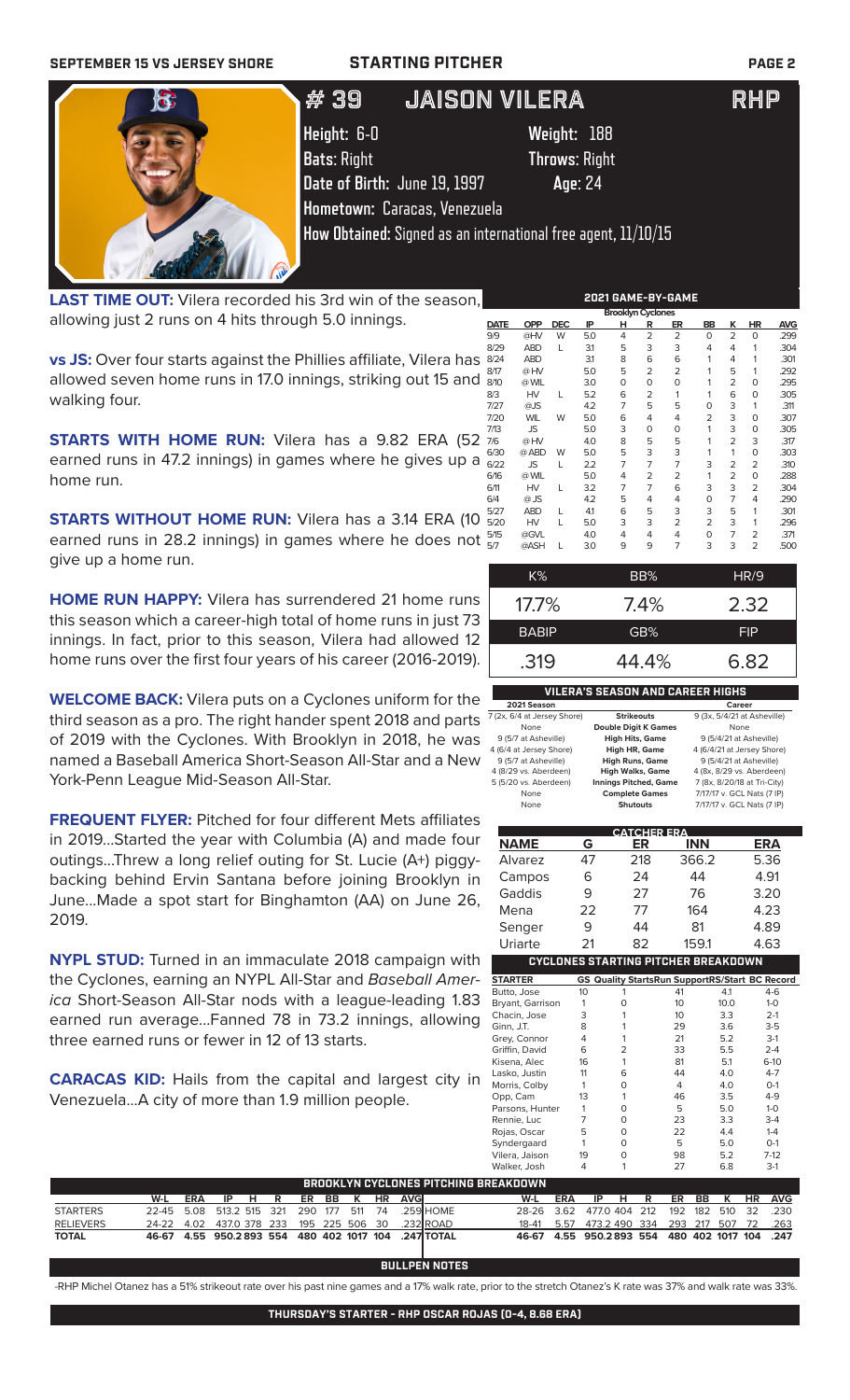## **SEPTEMBER 15 VS JERSEY SHORE BATTING PAGES PAGE 3**

**# 30 FRANCISCO ALVAREZ - C .249, 20 HR, 56 RBI, .405 wOBA, wRC+ 146**

| <b>Last Game:</b> 0-3, 2 R, BB | Home: 23-127 (.181)        | La: |
|--------------------------------|----------------------------|-----|
| <b>RISP:</b> 20-77 (.260)      | <b>Road:</b> 44-142 (.310) | Mυ  |
| Streak:                        | vs. JS: 18-71 (.253)       | Mυ  |

**Last HR:** 9/12 at Hudson Valley **Season High, Hits:** 3 (3x, 8/10 at WIL) **Season High, Hits:** 3 (3x, 8/10 at WIL)<br>**25 Road Home:** 17 (9/10 at Hudson Valley) **Season High, Runs:** 3 (3x, 7/6 at HV) **RIti-Hit Games:** 17 (9/10 at Hudson Valley) **Ilti-RBI Games:** 18 (9/12 at Hudson Valley)

**Season High, RBI:** 4 (2x, 8/10 at WIL)<br>**Season High, RBI:** 4 (2x, 8/10 at WIL)

• Enters his fourth year in the Mets organization...Called up from Low-A St. Lucie on Monday, May 24...19 years old, turning 20 on November 19 • Ranks as the No. 1 prospect in the Mets system according to both *MLB Pipeline* and *Baseball America*...Ranked as the No. 10 prospect in Minor League Baseball.

• Hit .417 (20-48) with five doubles, two home runs, and 12 RBIs in 15 games with St. Lucie...Struck out seven times and walked 15...went 2-for-4 in stolen bases

• Non-roster invitee to Mets Spring Training...Signed with NYM as NDFA on July 2, 2018

| #9    ZACH ASHFORD - OF :                                            |                                                          |                                                                                      | .237, 1 HR, 18 RBI, .321 wOBA, wRC+ 93                                                        |
|----------------------------------------------------------------------|----------------------------------------------------------|--------------------------------------------------------------------------------------|-----------------------------------------------------------------------------------------------|
| <b>Last Game: 2-3, 2 RBI, 3B, R, BB</b><br><b>RISP:</b> 19-59 (.322) | <b>Home: 25-105 (.238)</b><br><b>Road: 24-101 (.238)</b> | Last HR: 5/23 vs. Hudson Valley<br><b>Multi-Hit Games:</b> 8 (8/20 at Hudson Valley) | <b>Season High, Hits: 2 (8x, 9/14 vs. JS)</b><br><b>Season High, Runs: 2 (6/6 at JS)</b>      |
| <b>Streak:</b> 3 G (4-10)                                            | vs. JS: 11-49 (.224)                                     | <b>Multi-RBI Games:</b> 4 (9/14 vs. Jersey Shore)                                    | <b>Season High, RBI:</b> 2 (4x, 9/14 vs. JS)<br><b>Season High, SB:</b> $1(3x, 7/7$ at $HV$ ) |

• Enters his third year in the Mets organization...Called up from Low-A St. Lucie on Saturday, May 22

• Hit .340 (17-50) in 14 games with the St. Lucie Mets in 2021, collecting three doubles and six walks with a stolen base

• Spent his first few games as a pro with Brooklyn in 2019, hitting .136 in 16 games before being sent to the GCL Mets (37 G, .295/2/23/.413)

• Drafted by the Mets out of Fresno State in the 6th round of the 2019 MLB Draft

| #<br><b>RAUL BERACIERTA - OF</b> |         |                         | .000, 0 HR, 0 RBI, .000 WOBA, WRC+ 0 |
|----------------------------------|---------|-------------------------|--------------------------------------|
| <b>Last Game:</b>                | Home:   | Last HR:                | <b>Season High, Hits:</b>            |
| <b>RISP:</b>                     | Road:   | <b>Multi-Hit Games:</b> | Season High, Runs:                   |
| Streak:                          | vs. JS: | <b>Multi-RBI Games:</b> | Seaon High, RBI:                     |
|                                  |         |                         | Season High, SB:                     |

• Enters his seventh year in the Mets organization...received from Double-A Binghamton on Wednesday, September 15

• Hit .281 with an .896 OPS in 39 games with the FCL Mets before joining Binghamton for three games last week, hitting 2-10

• Part of Brooklyn's 2019 NYPL Championship team...promoted from the GCL Mets in July before hitting .188 in 31 games

• The 22 year old hails from San Felix, Venezuela and enters his time with Brooklyn with a .358 OBP and .749 OPS in 760 at bats.

| IT II GODT DONANER - INF                                    |                                                                                                                                                                   |                                                                                                                                                                                                                                                                                                                                                                                                                                                  | .100, 7 NR, EU RDI, .313 WUDA, WRU' 3E                                                                                                                                        |
|-------------------------------------------------------------|-------------------------------------------------------------------------------------------------------------------------------------------------------------------|--------------------------------------------------------------------------------------------------------------------------------------------------------------------------------------------------------------------------------------------------------------------------------------------------------------------------------------------------------------------------------------------------------------------------------------------------|-------------------------------------------------------------------------------------------------------------------------------------------------------------------------------|
| Last Game: 0-2. BB<br><b>RISP:</b> 5-49 $(.102)$<br>Streak: | Home: 17-92 (.185)<br><b>Road: 18-101 (.178)</b><br>$vs.$ JS: $9-41$ (.220)                                                                                       | Last HR: 9/9 at Hudson Valley<br>Multi-Hit Games: 5 (9/9 at Hudson Valley)<br>Multi-RBI Games: 3 (7/15 vs. Jersey Shore)                                                                                                                                                                                                                                                                                                                         | Season High, Hits: 3 (2x, 9/9 at HV)<br>Season High, Runs: 2 (4x, 9/9 at HV)<br><b>Seaon High, RBI:</b> 2 (4x, 8/26 vs. ABD)<br><b>Season High, SB:</b> $1(4x, 9/9$ at $HV$ ) |
|                                                             | exchange for OF Ross Adolph, INF Luis Santana, and C Scott Manea<br>• Broke camp with Brooklyn: 5 G, .313/.500/.500 with a home run a two RBIs before the call up | • Enters his third year in the Mets organization and his fifth as a professionalTraded from Houston to the Mets in January of 2019 along with 3B J.D. Davis in<br>• Returns from Triple-A Syracuse 5/12-6/8, 6/24, 8/6-8/25: 34 G, 191/.351/.292/.643 with four doubles, one triple, one home run, and six RBIs with 17 walks<br>• Originally drafted by Houston in the 30th round of the 2017 MLB Draft from the University of Illinois-Chicago |                                                                                                                                                                               |
| #48 OSCAR CAMPOS - C                                        |                                                                                                                                                                   |                                                                                                                                                                                                                                                                                                                                                                                                                                                  | .167, O HR, O RBI, .169 wOBA, wRC+ O                                                                                                                                          |
| Last Game: DNP                                              | <b>Home: 3-10</b>                                                                                                                                                 | Last HR:                                                                                                                                                                                                                                                                                                                                                                                                                                         | Season High, Hits: 1 (3x, 9/5 vs. Wilmington)                                                                                                                                 |

**# 11 CODY BOHANEK - INF .186, 7 HR, 20 RBI, .315 wOBA, wRC+ 92**

| Last Game: DNP | <b>Home: 3-10</b> | Last HR:                | <b>Season High, Hits:</b> 1 (3x, 9/5 vs. Wilmington) |
|----------------|-------------------|-------------------------|------------------------------------------------------|
| $RISP: 0-3$    | <b>Road: 0-8</b>  | <b>Multi-Hit Games:</b> | Season High, Runs:                                   |
| Streak:        | $vs.$ JS: $HNP$   | <b>Multi-RBI Games:</b> | Season High, RBI:                                    |
|                |                   |                         | Season High, SB:                                     |

• Signed by the Mets on August 20 from the Tri-City ValleyCats of the Frontier League, hitting .305/.322/.405 in 63 games with 17 doubles, three triples, three HR • Came up through the Houston Astros system since 2014, spending six games in 2019 with Triple-A Round Rock. Spent the majority of the season with Low-A Quad Cities in the Midwest League...elected free agency following the 2020 year.

• Played for Tri-City in the Houston system in 2018, facing the Brooklyn Cyclones in the NY-Penn League going 4-11...Faced current Mets big leaguer RHP Tylor Megill.

| #<br><b>BRANDEN FRYMAN - INF</b> |         |                         | .000. 0 HR. 0 RBI. .000 w0BA. wRC+ 0 |
|----------------------------------|---------|-------------------------|--------------------------------------|
| <b>Last Game:</b>                | Home:   | Last HR:                | Season High, Hits:                   |
| <b>RISP:</b>                     | Road:   | <b>Multi-Hit Games:</b> | Season High, Runs:                   |
| Streak:                          | vs. JS: | <b>Multi-RBI Games:</b> | Season High, RBI:                    |
|                                  |         |                         | Season High, SB:                     |

- Enters his third year in the Mets organization...received from Low-A St. Lucie on Wednesday, September 15
- Played 69 games with Low-A St. Lucie, posting a .229/.297/.309 slash line with 11 doubles, three home runs, 26 RBIs, and 14 steals in 18 attempts • Won a title with the 2019 NYPL Champion Brooklyn Cyclones, hitting .356 in 13 games with a .796 OPS (.396 OBP/.400 SLG).
- Drafted in the 21st round of the 2019 MLB Draft out of Samford...Son of former big leaguer Travis Fryman who is a current coach in the Cleveland system as the Special Assistant to Player Development, Infield

|                              | $\#$ 7 NIC GADDIS - C/3B $^{\prime}$ |                          |                                                                                                    | .176, 4 HR, 13 RBI, .389 wOBA, wRC+ 131                   |
|------------------------------|--------------------------------------|--------------------------|----------------------------------------------------------------------------------------------------|-----------------------------------------------------------|
|                              | <b>Last Game: 0-2. R. BB</b>         | <b>Home: 2-28 (.071)</b> | <b>Last HR:</b> $2(9/8$ at Hudson Valley G2)                                                       | <b>Season High, Hits:</b> $2$ ( $2x$ , $9/8$ at HV $62$ ) |
| <b>RISP:</b> $6-16$ $(.375)$ |                                      | <b>Road: 6-22 (.273)</b> | <b>Multi-Hit Games:</b> 2 (9/8 at Hudson Valley G2) <b>Season High, Runs:</b> 2 (2x, 9/8 at HV G2) |                                                           |
| Streak:                      |                                      | $vs.$ JS: 1-7            | <b>Multi-RBI Games:</b> 4 (9/8 at Hudson Valley G2) <b>Season High, RBI:</b> 5 (9/8 at HV G2)      |                                                           |
|                              |                                      |                          |                                                                                                    | <b>Season High, SB: 1 (9/8 at HV G2)</b>                  |

• Enters his third year in the Mets organization...Received from Low-A St. Lucie on Saturday, July 17 when C Juan Uriarte was placed on the temp. inactive list • Hit .250 (20-80) with a .421 OBP in 25 games with St. Lucie, hitting three home runs (a career-high) from his two in 2019.

- Returns to Coney Island where he was a member of the 2019 Cyclones for 15 games before being transferred to the GCL Mets.
- Hit a combined .192 across 40 games in 2019 with Brooklyn and the GCL Mets
- Drafted by the Mets in the 16th round of the 2019 MLB Draft out of Jacksonville State...Hails from Trenton, GA.

| $#10$ LUIS GONZALEZ - INF                                                |                                                                                 |                                                                                                                                                                                        | .269, 6 HR, 26 RBI, .313 wOBA, wRC+ 90                                                                                               |
|--------------------------------------------------------------------------|---------------------------------------------------------------------------------|----------------------------------------------------------------------------------------------------------------------------------------------------------------------------------------|--------------------------------------------------------------------------------------------------------------------------------------|
| Last Game: DNP<br><b>RISP:</b> 16-55 (.291)<br><b>Streak: 3 G (3-11)</b> | <b>Home:</b> 25-88 (.286)<br><b>Road: 29-113 (.160)</b><br>vs. JS: 10-35 (.286) | <b>Last HR: 9/7 at Hudson Valley</b><br><b>Multi-Hit Games:</b> 12 (9/8 at Hudson Valley G2) <b>Season High, Runs:</b> 3 (3x 8/10 at WIL)<br>Multi-RBI Games: 6 (9/7 at Hudson Valley) | Season High, Hits: 4 (3x, 8/28 vs. ABD)<br><b>Season High, RBI:</b> $4(9/7$ at $HV$ )<br><b>Season High, SB:</b> 1(2x, 9/8 at HV G2) |
|                                                                          |                                                                                 |                                                                                                                                                                                        |                                                                                                                                      |

• Enters his first season in the Mets organization, signing a minor league deal with New York on May 30, 2021.

Played three games with Low-A St. Lucie, going 3-12 with a double.

Spent seven seasons in the Cincinnati farm system, reaching as high as Triple-A Louisville in 2019

• Career .253 hitter in 587 games and 2,151 at-bats with Cincinnati and New York farm systems. • Signed with the Reds in September of 2012.

### **# 14 TANNER MURPHY - OF .145, 0 HR, 6 RBI, .274 wOBA, wRC+ 60**

|                                  |                          |                                                   | ,,, , ,                                        |
|----------------------------------|--------------------------|---------------------------------------------------|------------------------------------------------|
| <b>Last Game: 1-3, 3 RBI, 2B</b> | <b>Home: 2-21</b> (.095) | Last HR:                                          | <b>Season High, Hits: 2 (8/10 at WIL)</b>      |
| <b>RISP:</b> 5-19 $(.263)$       | <b>Road:</b> 6-30 (.200) | <b>Multi-Hit Games: 1 (8/10 at Wilmington)</b>    | <b>Season High, Runs: 2 (9/8 at HV G2)</b>     |
| <b>Streak:</b> $1 G (1-3)$       | $vs.$ JS: 1-3            | <b>Multi-RBI Games: 2 (9/14 vs. Jersey Shore)</b> | <b>Season High, RBI: 3 (9/14 vs. JS)</b>       |
|                                  |                          |                                                   | <b>Season High, SB:</b> $1(2x, 9/10$ at $HV$ ) |

• Enters his third year in the Mets organization...promoted from Low-A St. Lucie on Friday, August 6

- Played 25 games (four with FCL Mets) and 21 with Low-A St. Lucie, hitting a combined .195 with a .316 OBP, hitting three home runs and driving in 14 runs • Spent his first professional season with the Rookie-level Kingsport Mets in the Appalachian League, hitting. 201 in 40 games
- Drafted by the Mets in the 18th round of the 2019 MLB Draft out of the University of North Florida...Born and raised in Memphis, TN.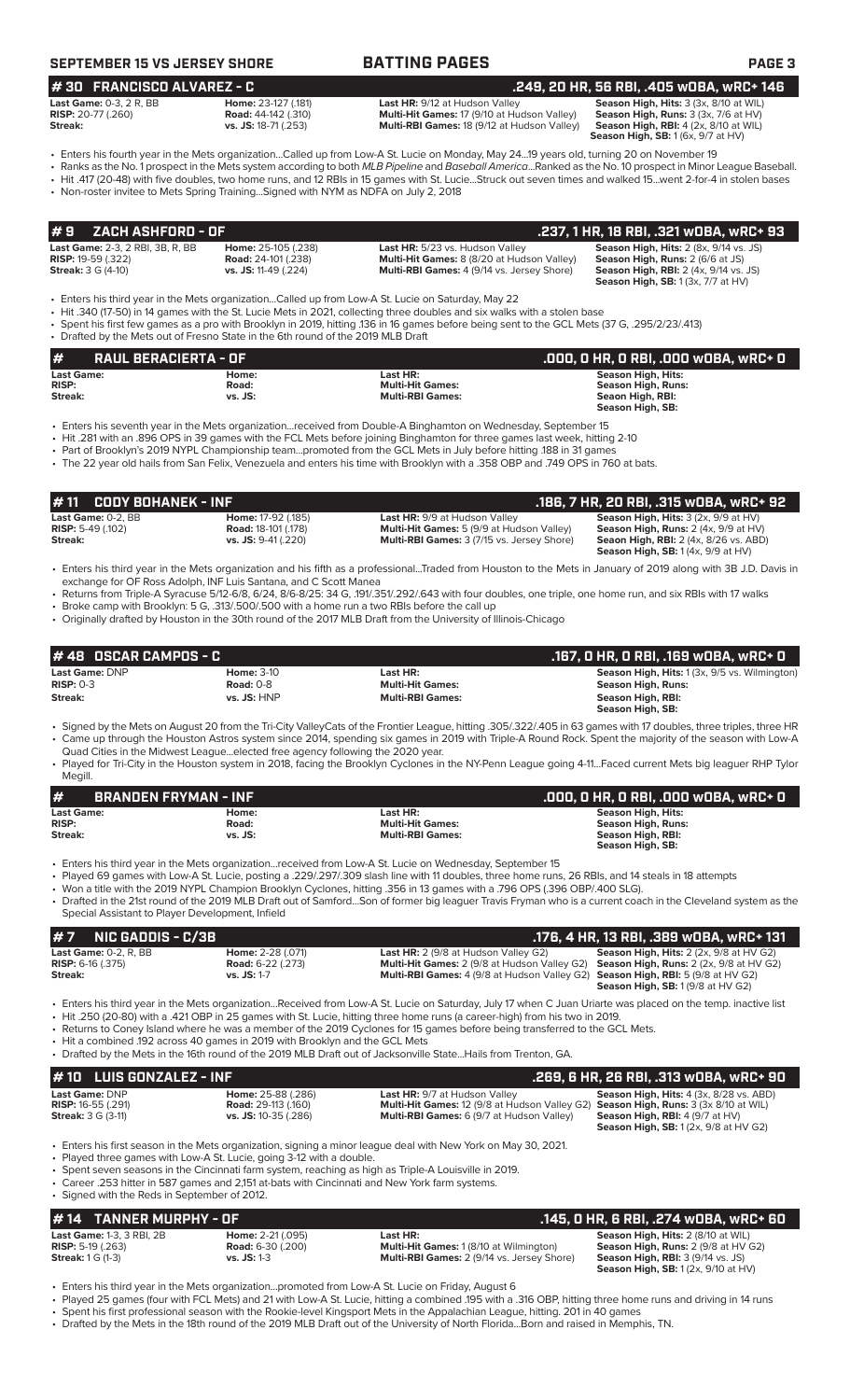## **SEPTEMBER 15 VS JERSEY SHORE BATTING PAGES PAGE 4**

### **# 22 JAYLEN PALMER - INF/OF .183, 3 HR, 13 RBI, .338 wOBA, wRC+ 100 Last Game:** 1-4, R **Home:** 12-52 (.231) **Last HR:** 8/31 vs. Wilmington **Season High, Hits:** 3 (8/13 at WIL) **RISP:** 7-33 (.212) **Road:** 11-70 (.157) **Multi-Hit Games:** 4 (9/3 vs. Wilmington) **Season High, Runs:** 2 (5x, 9/5 vs. WIL) **Streak:** 1 G (1-4) **vs. JS:** 1-4 **Multi-RBI Games:** 5 (9/3 vs. Wilmington) **Season High, RBI:** 3 (2x 8/31 vs. WIL)

**Season High, RBI:** 3 (2x 8/31 vs. WIL)<br>**Season High, SB:** 1 (4x, 8/18 at HV)

- Enters his fourth year in the Mets organization...No. 15 prospect in the Mets system, according to *MLB Pipeline*...Promoted to High-A Brooklyn on 8/3.
- Stole 23 bases for Low-A St. Lucie (departs the league as the third-highest total in Low-A Southeast). • Hit .276/.378/.386 across 66 games with St. Lucie in 2021, collecting 13 doubles, four triples, and two home runs with 24 RBIs.
- Lowered his strikeout rate from 40% in 2019 with Kingsport to 28% with St. Lucie.
- Drafted in the 22nd round of the 2018 MLB Draft out of Holy Cross (NY) High School in Flushing...\$200K signing bonus

| $\# 4$ JOSE PEROZA - INF |                           |                                                                                                   | .223, 3 HR, 11 RBI, .3762w0BA, wRC+ 120        |
|--------------------------|---------------------------|---------------------------------------------------------------------------------------------------|------------------------------------------------|
| Last Game: $0-4$ . $2K$  | <b>Home: 11-39 (.282)</b> | <b>Last HR:</b> 9/8 at Hudson Valley G2                                                           | <b>Season High, Hits: 2 (6x, 8/27 vs. ABD)</b> |
| <b>RISP:</b> 6-27 (.222) | <b>Road:</b> 14-67 (.209) | <b>Multi-Hit Games:</b> 6 (9/3 vs. Wilmington)                                                    | <b>Season High, Runs: 3 (9/8 at HV G2)</b>     |
| Streak:                  | $vs.$ JS: 0-4             | <b>Multi-RBI Games:</b> 4 (9/8 at Hudson Valley G2) <b>Season High, RBI:</b> 3 (3x, 9/8 at HV G2) |                                                |
|                          |                           |                                                                                                   | <b>Season High, SB: 1(9/7 at HV)</b>           |

• Enters his sixth year in the Mets organization...promoted to Brooklyn on 8/3 from Low-A St. Lucie.

• Hit .274 with seven home runs and 47 RBIs across 64 games with Low-A St. Lucie this season.

• Part of Brooklyn's 2019 New York-Penn League Championship Team.

• 2021 marks his first full-season assignment after short season assignments with GCL Mets and the NYPL. • Signed as non-drafted international free agent signing on July 2, 2016 from Venezuela.

| #2<br><b>WILMER REYES - UTL</b>       |                                       |                                                                                             | .438, 1 HR, 5 RBI, .496 WOBA, WRC+ 206                                               |
|---------------------------------------|---------------------------------------|---------------------------------------------------------------------------------------------|--------------------------------------------------------------------------------------|
| Last Game: $1-4$ . $R$<br>$RISP: 2-3$ | <b>Home: 1-4</b><br><b>Road: 6-12</b> | <b>Last HR: 9/12 at Hudson Valley)</b><br><b>Multi-Hit Games: 2 (9/12 at Hudson Valley)</b> | <b>Season High, Hits: 3 (9/12 at HV)</b><br><b>Season High, Runs: 2 (9/12 at HV)</b> |
| <b>Streak:</b> 4 G (7-16)             | <b>vs. JS:</b> 1-4                    | <b>Multi-RBI Games: 2 (9/12 at Hudson Valley)</b>                                           | <b>Season High, RBI:</b> $3(9/12$ at $HV$ )                                          |
|                                       |                                       |                                                                                             | Season High, SB:                                                                     |

• Enters his sixth year in the Mets organization...Won a New York-Penn League title with Brooklyn in 2019

- Reinstated from rehab assignment with FCL Mets on September 9 when SS Ronny Mauricio and OF Antoine Duplantis were promoted to Double-A Binghamton. • Hit .323 with a .350 on-base percentage in 2019 as the top hitter on the 2019 NYPL Champion Brooklyn Cyclones
- Enters 2021 as a .275 lifetime hitter with a .327 on-base percentage
- 22 year old hails from Mao, Dominican Republic

## **# 19 LUKE RITTER - INF .230, 13 HR, 41 RBI, .322 wOBA, wRC+ 97**

| <b>Last Game: 0-1</b>     |
|---------------------------|
| <b>RISP:</b> 14-68 (.206) |
| $P_{11} = 1.0$            |

**Last Game:** 0-1 **Home:** 18-95 (.189) **Last HR:** 9/12 at Hudson Valley **Season High, Hits:** 3 (2x, 9/5 at Wil) **RISP:** 14-68 (.206) **Road:** 37-140 (.264) **Multi-Hit Games:** 13 (8/27 vs. Aberdeen) **Season High, Runs:** 2 (3x, 7/6 at HV)

**Season High, Hits:** 3 (2x, 9/5 at Wil)<br> **Streak:** RISP: 14-68 (.206) **Multi-REI Games: 10** (254) **Multi-RBI Games: 13** (8/27 vs. Aberdeen) **Season High, Runs:** 2 (3x, 7/6 at HV)<br> **Streak: Streak: Streak: Streak: S Season High, SB:** 1 (5/12 at Greenville)

- Enters his third year in the Mets organization...Won a New York-Penn League title with Brooklyn in 2019 • Missed 32 games with a broken bone in his left hand...Went on the IL after July 7 when he suffered the injury mid-game at Hudson Valley
- Led Brooklyn in 2019 in games played (68), runs (39), doubles (15), and walks (33)
- Mets 7th-round pick in 2019 from Wichita State...Also drafted by the Minnesota Twins in the 37th round of the 2018 MLB Draft
- Played linebacker at Rockhurst High School and set the school record with 184 tackles. **# 45 JOE SUOZZI - OF .170, 1 HR, 6 RBI, .334 wOBA, wRC+ 96 Last Game:** 0-1, BB **Home:** 5-33 (.152) **Last HR:** 7/16 vs. Jersey Shore **Season High, Hits:** 2 (7/28 at JS)<br>**RISP:** 4-22 (.182) **Road:** 4-20 **Road:** 4-20 **Multi-Hit Games:** 1 (7/28 at Jersey Shore) **Season High, Runs:** 2 **RISP:** 4-22 (.182)<br>**Road:** 4-20 **Road: 4-20 Multi-Hit Games:** 1 (7/28 at Jersey Shore) **Season High, Runs:** 2 (7/27 at JS)<br>**Streak: vs. JS:** 5-24 (.208) **Multi-RBI Games:** 2 (8/5 vs. Jersey Shore) **Season High, RBI: Streak: Value of 2003** (1992) **Multi-RBI Games:** 2 (8/5 vs. Jersey Shore) **Season High, SB:**

• Enters his third year in the Mets organization...received from Low-A St. Lucie on July 13

- Hit .292 with a .372 on-base percentage in 30 games with the Mets...posted a wRC+112, hitting four doubles and two home runs
- Signed by the Mets on June 15, 2020 out of Boston College
- Attended Chaminade High School in Mineola, NY
- His father, Tom Suozzi, is the former Nassau County Executive and current U.S. House of Representatives member of NY's 3rd district (Nassau, Suffolk, Queens)

| Hardest Hit Balls - 2021 (not all games listed- from available Trackman data) |                                   |                         |           |                   |  |      |                                   |                         |           |                        |  |  |  |
|-------------------------------------------------------------------------------|-----------------------------------|-------------------------|-----------|-------------------|--|------|-----------------------------------|-------------------------|-----------|------------------------|--|--|--|
| Date                                                                          | Player                            | <b>Upponent</b>         | Exit Velo | Result            |  | Date | Player                            | Opponent                | Exit Velo | Result                 |  |  |  |
| 8/12                                                                          | Francisco Alvarez                 | at Wilmington           | 112.8     | Home Run          |  | 8/28 | Ronny Mauricio                    | vs. Aberdeen            | 109.6     | Line Out               |  |  |  |
| 6/12                                                                          | Francisco Alvarez                 | vs. Hudson Vallev 112.5 |           | Double            |  | 6/1  | Ronny Mauricio                    | at Jersey Shore         | 109.6     | Triple                 |  |  |  |
| 9/5                                                                           | Ronny Mauricio                    | vs. Wilminaton          | 112.2     | Single            |  | 6/22 | Brett Baty                        | vs. Jersev Shore        | 109.2     | Double                 |  |  |  |
| 6/11                                                                          | Brett Baty                        | vs. Hudson Valley 111.2 |           | <b>Ground Out</b> |  | 6/15 | Francisco Alvarez                 | at Wilmington           | 109.2     | Single                 |  |  |  |
| 6/29                                                                          | Ronny Mauricio                    | at Aberdeen             | 110.4     | Single            |  | 6/1  | Francisco Alvarez at Jersey Shore |                         | 109.0     | Home Run               |  |  |  |
| 8/21                                                                          | Francisco Alvarez                 | at Hudson Valley        | 110.3     | <b>Ground Out</b> |  | 8/29 | Ronny Mauricio                    | vs. Aberdeen            | 109.0     | <b>Ground Ball Out</b> |  |  |  |
| 9/8                                                                           | Ronny Mauricio                    | at Hudson Vallev        | 110.0     | Home Run          |  | 5/25 | Francisco Alvarez                 | vs. Aberdeen            | 109       | Single                 |  |  |  |
| 8/12                                                                          | Ronny Mauricio                    | at Wilmington           | 109.9     | Line Out          |  | 8/6  | Ronny Mauricio                    | vs. Hudson Valley 108.7 |           | <b>Home Rune</b>       |  |  |  |
| $\frac{7}{3}$ 6/1                                                             | Luis Gonzalez                     | at Aberdeen             | 109.9     | <b>Ground Out</b> |  | 6/5  | Francisco Alvarez                 | at Jersev Shore         | 108.7     | <b>Ground Ball Out</b> |  |  |  |
|                                                                               | Adrian Hernandez                  | at Jersev Shore         | 109.8     | Home Run          |  | 6/2  | Francisco Alvarez                 | at Jersev Shore         | 108.7     | Single                 |  |  |  |
| 6/6                                                                           | Francisco Alvarez at Jersey Shore |                         | 109.7     | Single            |  | 7/13 | <b>Brett Baty</b>                 | at Hudson Vallev        | 108.7     | Single                 |  |  |  |

## **Recent Home Run Chart**

| Date | Player                   | <b>Opponent</b>           | Exit Velo | Launch Angle | Distance |          | Jose Peroza              | vs. Aberdeen             | $104.1$ mph | 45.8 | 344 ft.   |
|------|--------------------------|---------------------------|-----------|--------------|----------|----------|--------------------------|--------------------------|-------------|------|-----------|
| 8/10 | <b>Francisco Alvarez</b> | at Wilmington 112.8 mph   |           | 27.2         | 416 ft.  | 8/25     | Javlen Palmer            | vs. Aberdeen             |             |      |           |
|      | Nic Gaddis               | at Wilmington             | 97.5 mph  | 27.8         | 388 ft.  | 8/26     | Cody Bohanek             | vs. Aberdeen             | $101$ mph   | 27   | $335$ ft. |
|      | Luis Gonzalez            | at Wilmington 102.6 mph   |           | 31.1         | 442 ft.  | 8/28     | Luis Gonzalez            | vs. Aberdeen             | 95 mph      | 35   | 349 ft.   |
| 8/12 | Francisco Alvarez        | at Wilmington 101.5 mph   |           | 26.9         | 398 ft.  | 8/29     | Cody Bohanek             | vs. Aberdeen             | $101$ mph   | 32   | 396 ft.   |
| 8/18 | <b>Francisco Alvarez</b> | at Hudson Valley          |           |              |          | 9/3      | <b>Francisco Alvarez</b> | vs. Wilminaton 105 mph   |             | 32   | 428 ft.   |
|      | Jose Peroza              | at Hudson Vallev          |           |              |          | 9/5      | <b>Francisco Alvarez</b> | vs. Wilmington 101.3 mph |             | 33   | 414 ft.   |
|      | Jeremy Vasquez           | at Hudson Valley          |           |              |          |          | Ronny Mauricio           | vs. Wilminaton 101.3 mph |             | 28   | 404 ft.   |
| 8/19 | Jose Peroza              | at Hudson Vallev          |           |              |          | 9/7      | Luis Gonzalez            | at Hudson Vallev 104 mph |             | 22   | 397 ft.   |
|      | Ronny Mauricio           | at Hudson Valley          |           |              |          | $9/8$ G1 | <b>Francisco Alvarez</b> | at Hudson Valley 97 mph  |             | 37   | 370 ft.   |
| 8/21 | Jose Peroza              | at Hudson Valley102.7 mph |           | 29.9         | 394 ft.  | 9/8G2    | Ronny Mauricio           | at Hudson Valley 110 mph |             | 23   | 403 ft.   |
| 8/24 | Ronny Mauricio           | vs. Aberdeen              | 93.8 mph  | 35.9         | 343 ft.  | 9/9      | Cody Bohanek             | at Hudson Valley 102 mph |             | 39   | 365 ft.   |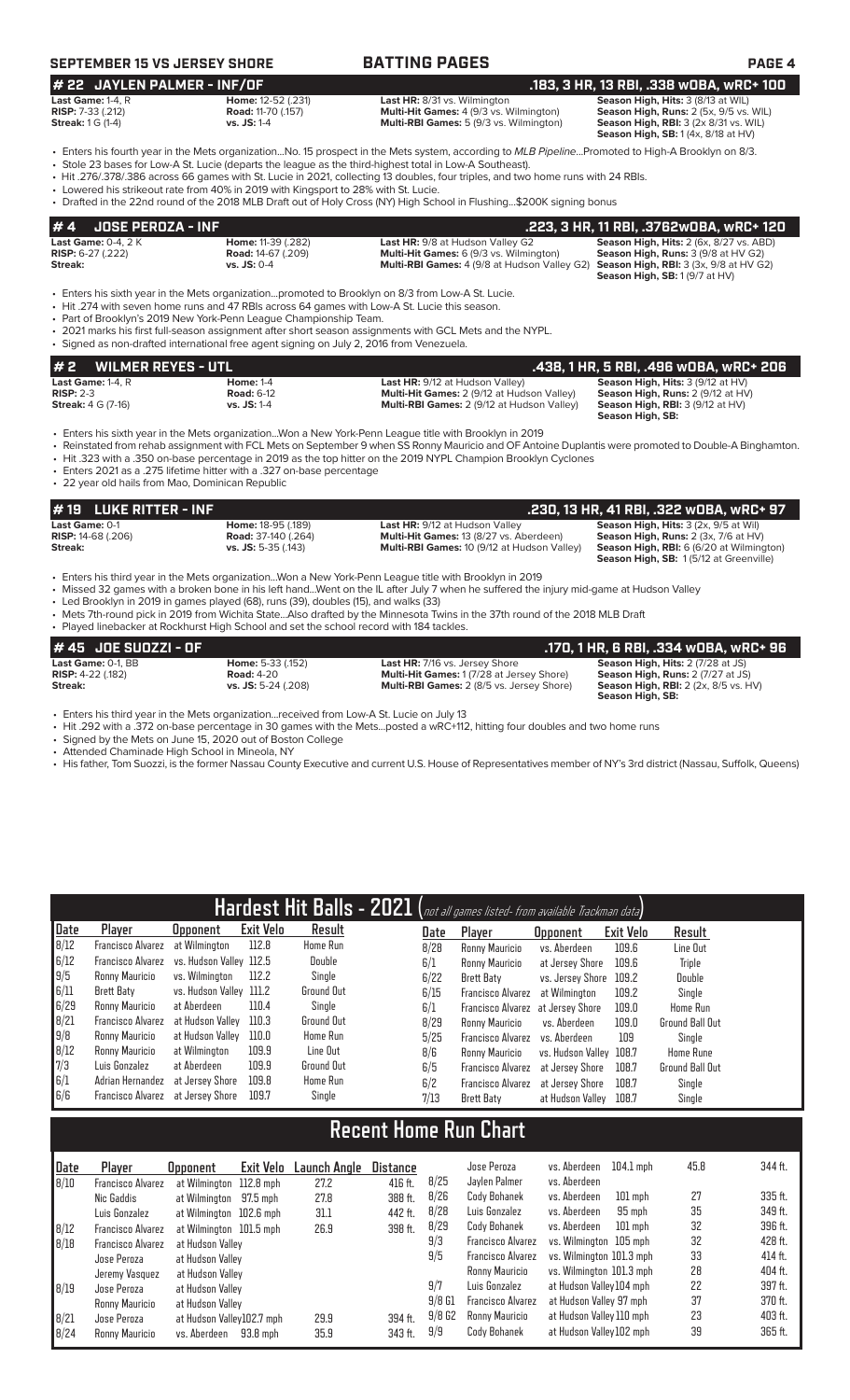## **SEPTEMBER 15 VS JERSEY SHORE BULLPEN PAGE PAGE 5**

| #18                        | <b>NOLAN CLENNEY - RHP</b>                                              |                                                                                                | 33.3 K%, 6.7 BB%, 3.86 ERA, 2 G  |             |                              | <b>LAST FIVE APPEARANCES</b> |                       |                                |                         |                          |                          |                     |                          |
|----------------------------|-------------------------------------------------------------------------|------------------------------------------------------------------------------------------------|----------------------------------|-------------|------------------------------|------------------------------|-----------------------|--------------------------------|-------------------------|--------------------------|--------------------------|---------------------|--------------------------|
| Last App: 9/14 vs. JS      | <b>Last Loss:</b>                                                       | SV/OP (Last):                                                                                  | Holds:                           |             |                              |                              | <b>NOLAN CLENNEY</b>  |                                |                         |                          |                          |                     |                          |
| Leadoff: $0-4$ . BB        | <b>Inherited Runners/Stranded:</b>                                      |                                                                                                |                                  | <b>DATE</b> | OPP                          | <b>DEC</b>                   | IP                    | H                              | R                       | <b>ER</b>                | <b>BB</b>                | K                   | HI                       |
|                            |                                                                         | • Enters his first year in the Mets organizationReceived from Low-A St. Lucie on September 7   |                                  | 9/10        | vs. JS                       |                              | 1.0                   | $\mathbf{1}$                   | 2                       | 2                        | 1                        | $\Omega$            | $\Omega$                 |
|                            |                                                                         | • Signed to a minor league deal on June 28, 2021Made 13 relief apps for Low-A St. Lucie        |                                  | 9/10        | @ HV                         |                              | 2.1                   | 2                              | $\circ$                 | $\circ$                  | $\circ$                  | 3                   | $\circ$                  |
|                            |                                                                         | • Pitched with Gary in 2021 and with Utica in 2019 and 2020 in independent baseball            |                                  | 9/7         | @ HV                         |                              | 2.0                   | $\mathbf{1}$                   | $\circ$                 | $\circ$                  | $\Omega$                 | 3<br>$\overline{2}$ | $\Omega$                 |
|                            | • 25 year old hails from Northville, MichiganAttended NC State          |                                                                                                |                                  | 9/1<br>8/28 | $@$ JUP*<br>DBT*             |                              | 1.2<br>2.0            | $\overline{2}$<br>$\mathbf{1}$ | $\circ$<br>1            | $\circ$<br>$\mathbf{1}$  | $\mathbf 0$<br>1         | 3                   | $\Omega$<br>0            |
| #13                        | <b>DYLAN HALL - RHP</b>                                                 |                                                                                                | 23.8 K%, 11.9 BB%, 2.89 ERA, 2 G |             |                              |                              | <b>DYLAN HALL</b>     |                                |                         |                          |                          |                     |                          |
| Last App: 9/12 at HV       | Last Loss:                                                              | SV/OP (Last):                                                                                  | Holds: 1                         | DATE        | <b>OPP</b>                   | <b>DEC</b>                   | IP                    | Н                              | R                       | ER                       | <b>BB</b>                | Κ                   | HI                       |
| Leadoff: 0-2, K            | <b>Inherited Runners/Stranded:</b>                                      |                                                                                                |                                  | 9/4         | $@$ JUP*                     |                              | 2.0                   | $\mathbf{1}$                   | $\circ$                 | $\circ$                  | $\mathbf{1}$             | $\overline{2}$      | 0                        |
|                            |                                                                         | • Enters his first year in the Mets organizationreceived from Low-A St. Lucie on September 7   |                                  |             | 8/31@ FCL AST**              |                              | 2.0                   | 2                              | $\circ$                 | $\circ$                  | 2                        | 3                   | 0                        |
|                            |                                                                         | Has pitched with Double-A Binghamton, Low-A St. Lucie, and FCL Mets(16IP, 19 K, 12 BB, 11 ER)  |                                  |             | 8/24@ FCL NATS**             |                              | 0.2                   | $\circ$                        | $\circ$                 | $\circ$                  | 2                        | $\mathbf{1}$        | $\circ$                  |
|                            |                                                                         | . Pitched for Virginia Tech and Central Oklahoma Signed MiLB FA deal with Mets June 15, 2020.  |                                  |             | 5/20 @ ERI***                | L                            | 3.1                   | $\overline{7}$                 | 5                       | 5                        | $\overline{2}$           | $\overline{2}$      | 1                        |
|                            |                                                                         |                                                                                                |                                  | 9/12        | @ Hv                         |                              | 2.0                   | $\overline{2}$                 | 0                       | $\Omega$                 | $\Omega$                 | $\overline{2}$      | $\Omega$                 |
|                            |                                                                         | • From Stafford, Virginiathrew a perfect game for Mountain View High School                    |                                  |             |                              |                              | <b>LUIS MONTAS</b>    |                                |                         |                          |                          |                     |                          |
| # 28                       | <b>LUIS MONTAS - RHP</b>                                                |                                                                                                | 14.3 K%, 4.8 BB%, 15.75 ERA, 3 G | DATE        | OPP                          | <b>DEC</b>                   | IP                    | Н                              | R                       | ER                       | <b>BB</b>                | Κ                   | HI                       |
| Last App: 9/11 at HV       | Last Loss: 9/7 at HV                                                    | SV/OP (Last): 0/1 (9/7 at HV)                                                                  | Holds:                           | 8/8         | PMB <sup>*</sup>             | <b>SV</b>                    | 1.0                   | $\mathbf{1}$                   | $\circ$                 | $\circ$                  | $\Omega$                 | $\mathbf{1}$        | $\Omega$                 |
| Leadoff: 0-4               | <b>Inherited Runners/Stranded:</b>                                      |                                                                                                |                                  | 7/31        | $@$ DBT*                     |                              | 1.0                   | $\Omega$                       | $\circ$                 | $\circ$                  | $\Omega$                 | 3                   | $\Omega$                 |
|                            |                                                                         | • Enters his third year in the Mets organizationpromoted from Low-A St. Lucie on 8/31          |                                  | 9/2         | <b>WIL</b>                   |                              | 1.0                   | 3                              | $\overline{2}$          | 2                        | $\circ$                  | $\mathbf{1}$        | $\Omega$                 |
|                            |                                                                         | • Had a 24% K rate, 5.9% walk rate, .282 BABIP, and 3.73 FIP in 19 games with Low-A St. Lucie  |                                  | 9/7         | @ HV                         | BS, L                        | 1.0                   | 5                              | $\overline{4}$          | $\overline{4}$           | $\circ$                  | $\mathbf{1}$        | $\Omega$                 |
|                            | • Went 7/9 in save opportunities this season with Mets                  |                                                                                                |                                  | 9/11        | @ HV                         |                              | 2.0                   | 2                              | $\mathbf{1}$            | $\mathbf{1}$             | 1                        | 1                   | $\Omega$                 |
|                            | • 20 years old out of San Cristobal, Dominican Republic on July 2, 2019 |                                                                                                |                                  |             |                              |                              | <b>COLBY MORRIS</b>   |                                |                         |                          |                          |                     |                          |
|                            |                                                                         |                                                                                                |                                  | DATE        | OPP<br>8/25 vs. ABD          | <b>DEC</b>                   | IP<br>2.0             | Н<br>$\circ$                   | R<br>$\circ$            | ER<br>$\circ$            | <b>BB</b><br>$\Omega$    | Κ<br>$\overline{4}$ | HI<br>$\Omega$           |
| #38                        | <b>COLBY MORRIS - RHP</b>                                               |                                                                                                | 27.5 K%, 9.0 BB%, 3.74 ERA, 25 G |             | 8/29 vs. ABD                 |                              | 1.2                   | 3                              | $\mathbf{1}$            | $\mathbf{1}$             | 1                        | $\mathbf{1}$        | $\Omega$                 |
| Last App: 9/12 at HV       | Last Loss: 8/17 at Hudson Valley                                        | SV/OP (Last): 1/1 (9/8 at HV G1)                                                               | Holds:                           | 9/3         | vs. WIL                      |                              | 2.0                   | $\circ$                        | $\circ$                 | $\circ$                  | $\Omega$                 | $\mathbf{1}$        | $\Omega$                 |
|                            | Leadoff: 10-33, 3B, 2B, 3 BB, 4 HBP Inherited Runners/Stranded: 11/6    |                                                                                                |                                  | 9/8         | @ HV G1 SV                   |                              | 2.0                   | $\overline{4}$                 | $\Omega$                | $\circ$                  | $\mathbf 0$              | 4                   | $\Omega$                 |
|                            |                                                                         | • Enters his first season in the Mets organizationcalled up from Low-A St. Lucie on May 20     |                                  | 9/12        | @ HV                         |                              | 2.1                   | $\overline{4}$                 | 3                       | 3                        | 1                        | 5                   | 1                        |
|                            |                                                                         | • Made four scoreless appearances in relief for the St. Lucie Mets to being 2021               |                                  |             |                              |                              | <b>MICHEL OTANEZ</b>  |                                |                         |                          |                          |                     |                          |
|                            | . Minor League free agent signing pitched at Middlebury in Vermont      |                                                                                                |                                  | DATE        | OPP                          | <b>DEC</b>                   | IP                    | Н<br>1                         | $\mathsf R$<br>0        | ER<br>$\Omega$           | <b>BB</b><br>$\Omega$    | К<br>$\overline{4}$ | H<br>0                   |
| # 26                       | <b>MICHEL OTANEZ - RHP</b>                                              | 31.1 K%, 22.2 BB%, 4.42 ERA, 33 G                                                              |                                  |             | 8/26 vs. ABD<br>8/29 vs. ABD |                              | 1.0<br>1.0            | $\mathbf{1}$                   | 1                       | $\mathbf{1}$             | 2                        | $\overline{2}$      | 0                        |
| Last App: 9/12 at HV       | <b>Last Loss:</b>                                                       | <b>SV/OP (Last):</b> 0/2 (BS vs. JS)                                                           | Holds: 3                         | 9/4         | vs. WIL                      |                              | 2.0                   | $\circ$                        | $\Omega$                | $\Omega$                 | $\Omega$                 | $\overline{2}$      | $\Omega$                 |
| Leadoff: 6-29              | <b>Inherited Runners/Stranded: 15/5</b>                                 |                                                                                                |                                  | 9/8         | @ HV G2 SV                   |                              | 2.0                   | 2                              | $\mathbf{1}$            | $\mathbf{1}$             | $\mathbf{1}$             | 3                   | $\Omega$                 |
|                            |                                                                         | • Enters his sixth year in the Mets orgNo. 26 prospect in the system according to MLB Pipeline |                                  | 9/12        | @ HV                         |                              | 1.0                   | $\circ$                        | $\circ$                 | $\Omega$                 | 1                        | 1                   | 0                        |
|                            | • Returns to Brooklyn for the second assignment in a row                |                                                                                                |                                  |             |                              |                              | <b>HUNTER PARSONS</b> |                                |                         |                          |                          |                     |                          |
|                            |                                                                         | • Pitched with the Cyclones and won an NYPL title in 2019 and also spent time with Kingsport   |                                  | DATE        | OPP                          | <b>DEC</b>                   | IP                    | н                              | R                       | ER                       | BB                       | Κ                   | HI                       |
|                            |                                                                         | · Missed 2017 due to injuryStruck out 21 batters in 21.1 innings with the DSL Mets1 in 2016.   |                                  |             | 8/26 vs. ABD                 |                              | 1.0                   | 3                              | 3                       | $\circ$                  | $\mathbf{1}$             | $\circ$             | $\circ$                  |
|                            |                                                                         |                                                                                                |                                  |             | 8/29 vs. ABD                 |                              | 2.0                   | $\mathbf{1}$                   | $\mathsf O$             | $\mathsf O$              | $\overline{2}$           | $\overline{4}$      | 0                        |
| #44                        | HUNTER PARSONS - RHP                                                    | 30.5 K%, 12.9 BB%, 4.10 ERA, 23 G                                                              |                                  | 9/4         | vs. WIL                      |                              | 2.2                   | 0                              | 0                       | $\circ$                  | $\mathbf 0$              | $\overline{4}$      | 0                        |
| Last App: 9/14 vs. JS      | Last Loss:                                                              | <b>SV/OP (Last):</b> 1/1 (9/14 vs. JS)                                                         | Holds: 1                         | 9/9<br>9/14 | @ HV                         | S                            | 2.1<br>1.0            | $\mathbf{1}$<br>$\circ$        | $\mathbf{1}$<br>$\circ$ | $\mathbf{1}$<br>$\Omega$ | $\mathbf{1}$<br>$\Omega$ | 5<br>3              | $\mathbf{1}$<br>$\Omega$ |
| <b>Leadoff: 7-31, 3 BB</b> | Inherited Runners/Stranded: 13/9                                        |                                                                                                |                                  |             | vs. JS                       |                              | <b>REYSON SANTOS</b>  |                                |                         |                          |                          |                     |                          |
|                            |                                                                         | • Enters his third year in the Mets orgCalled up from Low-A St. Lucie on May 20                |                                  | DATE        | OPP                          | <b>DEC</b>                   | IP                    | Н                              | R                       | ER                       | <b>BB</b>                | Κ                   | HI                       |
|                            |                                                                         | • Made four relief appearances with the Mets (A-), striking out 18 in 10 innings (45% K rate). |                                  | 8/31        | $@$ JUP*                     |                              | 1.1                   | $\circ$                        | $\circ$                 | $\circ$                  | $\Omega$                 | $\mathbf{1}$        | $\Omega$                 |
|                            | • Pitched with the Cyclones and won an NYPL title in 2019               |                                                                                                |                                  | 8/28        | DBT <sup>*</sup>             |                              | 2.0                   | $\circ$                        | $\circ$                 | $\circ$                  | $\mathbf{1}$             | 3                   | 0                        |
|                            |                                                                         |                                                                                                |                                  | 8/25        | DBT*                         |                              | 1.0                   | 3                              | 3                       | 3                        | 1                        | 2                   |                          |
| #45                        | <b>REYSON SANTOS - RHP</b>                                              |                                                                                                | 28.6 K%, 14.3 BB%, 5.63 ERA, 2 G | 8/19        | @ TAM*                       | <b>SV</b>                    | 2.0                   | $\circ$                        | $\circ$<br>3            | $\circ$<br>3             | 1<br>$\overline{2}$      | $\mathbf{1}$<br>2   | $\circ$                  |
|                            |                                                                         |                                                                                                |                                  | 9/12        | @ HV                         |                              | 2.0                   | $\mathbf{1}$                   |                         |                          |                          |                     | 0                        |
| Last App: 9/12 at HV       | Last Loss:                                                              | SV/OP (Last):                                                                                  | Holds: 0                         |             |                              |                              | <b>EVY RUIBAL</b>     |                                |                         |                          |                          |                     |                          |
| Leadoff: $1-2$ , BB        | <b>Inherited Runners/Stranded:</b>                                      |                                                                                                |                                  |             | DATE OPP<br>8/24 vs. ABD     | <b>DEC</b>                   | IP<br>1.0             | Н<br>$\circ$                   | R<br>$\circ$            | ER<br>$\circ$            | BB<br>2                  | K<br>$\mathbf{1}$   | H<br>$\circ$             |
|                            |                                                                         |                                                                                                |                                  |             |                              |                              |                       |                                |                         |                          |                          |                     |                          |

• Enters his fourth year in the Mets organization....received from Low-A St. Lucie on September 7 • Made 27 appearances with the Mets...struck out 44 and walked 22 in 35.1 IP

• Part of Brooklyn's NYPL Title in 2019, earning the save in game one of the championship series • 22 year old hails from Bani in the Domiinican Republic

**# 50 EVY RUIBAL - RHP 22.7 K%, 18.2 BB% 6.00 ERA, 16 G Last App:** 9/11 at HV **Last Loss:** 8/19 at HV **SV/OP (Last): Holds:** 2

**Leadoff:** 4-13, 2B,HR 2 BB**Inherited Runners/Stranded:** 10/8

- Signed to a minor league deal on June 27 from the Florence Y'alls (Frontier League)
- Pitched in the Dodgers system from 2015-2018, reaching High-A Rancho Cucamonga
- Drafted by the Dodgers in the 16th round of the 2017 MLB Draft from Notre Dame

• From Milburn, New Jersey, attending Milburn High School

|             | <b>LAST FIVE APPEARANCES</b> |            |                   |                |                |                |           |                |           |  |  |  |  |  |  |
|-------------|------------------------------|------------|-------------------|----------------|----------------|----------------|-----------|----------------|-----------|--|--|--|--|--|--|
|             | <b>NOLAN CLENNEY</b>         |            |                   |                |                |                |           |                |           |  |  |  |  |  |  |
| <b>DATE</b> | OPP                          | DEC        | IP                | н              | R              | ER             | <b>BB</b> | К              | HR        |  |  |  |  |  |  |
| 9/10        | vs. JS                       |            | 1.0               | 1              | $\overline{2}$ | $\overline{2}$ | 1         | O              | O         |  |  |  |  |  |  |
| 9/10        | @ HV                         |            | 2.1               | $\overline{2}$ | O              | O              | O         | 3              | 0         |  |  |  |  |  |  |
| 9/7         | @ HV                         |            | 2.0               | 1              | $\Omega$       | $\Omega$       | O         | 3              | 0         |  |  |  |  |  |  |
| 9/1         | @ JUP*                       |            | 1.2               | $\overline{2}$ | 0              | O              | O         | $\overline{2}$ | 0         |  |  |  |  |  |  |
| 8/28        | DBT*                         |            | 2.0               | 1              | 1              | 1              | 1         | 3              | $\Omega$  |  |  |  |  |  |  |
|             |                              |            | <b>DYLAN HALL</b> |                |                |                |           |                |           |  |  |  |  |  |  |
| DATE        | OPP                          | <b>DEC</b> | IP                | н              | R              | ER             | <b>BB</b> | K              | <b>HR</b> |  |  |  |  |  |  |
| 9/4         | $@$ JUP*                     |            | 2.0               | 1              | O              | O              | 1         | $\overline{2}$ | $\Omega$  |  |  |  |  |  |  |
|             | 8/31@ FCL AST**              |            | 2.0               | $\overline{2}$ | O              | O              | 2         | 3              | $\Omega$  |  |  |  |  |  |  |
|             | 8/24@ FCL NATS**             |            | 0.2               | ი              | O              | ი              | 2         | 1              | O         |  |  |  |  |  |  |

|      |                  |            | <b>LUIS MONTAS</b>   |                |          |        |           |                |        |
|------|------------------|------------|----------------------|----------------|----------|--------|-----------|----------------|--------|
| DATE | OPP              | DEC        | IP                   | н              | R        | ER     | BB        | Κ              | ΗR     |
| 8/8  | PMB <sup>*</sup> | SV         | 1.0                  | 1              | 0        | O      | 0         | 1              | 0      |
| 7/31 | @ DBT*           |            | 1.0                  | 0              | O        | O      | O         | 3              | 0      |
| 9/2  | <b>WIL</b>       |            | 1.0                  | 3              | 2        | 2      | 0         | 1              | 0      |
| 9/7  | @ HV             | BS, L      | 1.0                  | 5              | 4        | 4      | O         | 1              | 0      |
| 9/11 | @ HV             |            | 2.0                  | 2              | 1        | 1      | 1         | 1              | 0      |
|      |                  |            | <b>COLBY MORRIS</b>  |                |          |        |           |                |        |
| DATE | OPP              | <b>DEC</b> | IP                   | н              | R        | ER     | <b>BB</b> | Κ              | HR     |
| 8/25 | vs. ABD          |            | 2.0                  | 0              | 0        | O      | 0         | 4              | 0      |
| 8/29 | vs. ABD          |            | 1.2                  | 3              | 1        | 1      | 1         | 1              | 0      |
| 9/3  | vs. WIL          |            | 2.0                  | 0              | O        | O      | 0         | 1              | 0      |
| 9/8  | @ HV G1          | SV         | 2.0                  | 4              | $\Omega$ | 0      | $\Omega$  | 4              | 0      |
| 9/12 | @ HV             |            | 2.1                  | 4              | 3        | 3      | 1         | 5              | 1      |
|      |                  |            | <b>MICHEL OTANEZ</b> |                |          |        |           |                |        |
| DATE | OPP              | DEC        | IP                   | н              | R        | ER     | ВB        | Κ              | ΗR     |
| 8/26 | vs. ABD          |            | 1.0                  | 1              | 0        | 0      | 0         | 4              | 0      |
| 8/29 | vs. ABD          |            | 1.0                  | 1              | 1        | 1      | 2         | 2              | 0      |
| 9/4  | vs. WIL          |            | 2.0                  | O              | 0        | 0      | 0         | $\overline{2}$ | 0      |
| 9/8  | @ HV G2          | <b>SV</b>  | 2.0                  | $\overline{2}$ | 1        | 1      | 1         | 3              | 0      |
| 0/12 | $@$ $\Box V$     |            | 1 <sub>0</sub>       | $\cap$         | $\cap$   | $\cap$ | 1         | 1              | $\cap$ |

|             |                  |            | <b>HUNTER PARSONS</b> |                |   |          |                |                |           |
|-------------|------------------|------------|-----------------------|----------------|---|----------|----------------|----------------|-----------|
| <b>DATE</b> | OPP              | DEC        | IP                    | н              | R | ER       | ВB             | Κ              | <b>HR</b> |
| 8/26        | vs. ABD          |            | 1.0                   | 3              | 3 | O        | 1              | $\Omega$       | 0         |
| 8/29        | vs. ABD          |            | 2.0                   | 1              | 0 | O        | 2              | 4              | $\Omega$  |
| 9/4         | vs. WIL          |            | 2.2                   | 0              | 0 | O        | $\Omega$       | 4              | 0         |
| 9/9         | @ HV             |            | 2.1                   | 1              | 1 | 1        | 1              | 5              | 1         |
| 9/14        | vs. JS           | S          | 1.0                   | O              | 0 | $\Omega$ | 0              | 3              | 0         |
|             |                  |            | <b>REYSON SANTOS</b>  |                |   |          |                |                |           |
| DATE        | OPP              | DEC        | IP                    | Н              | R | ER       | <b>BB</b>      | Κ              | ΗR        |
| 8/31        | @ JUP*           |            | 1.1                   | $\Omega$       | 0 | O        | O              | 1              | $\Omega$  |
| 8/28        | DBT <sup>*</sup> |            | 2.0                   | $\Omega$       | 0 | 0        | 1              | 3              | 0         |
| 8/25        | DBT*             |            | 1.0                   | 3              | 3 | 3        | 1              | $\overline{2}$ | 1         |
| 8/19        | @ TAM*           | SV         | 2.0                   | $\Omega$       | 0 | 0        | 1              | 1              | $\Omega$  |
| 9/12        | @ HV             |            | 2.0                   | 1              | 3 | 3        | 2              | 2              | $\Omega$  |
|             |                  |            | <b>EVY RUIBAL</b>     |                |   |          |                |                |           |
| <b>DATE</b> | OPP              | <b>DEC</b> | IP                    | н              | R | ER       | BB             | Κ              | HR        |
| 8/24        | vs. ABD          |            | 1.0                   | 0              | 0 | 0        | 2              | 1              | 0         |
| 8/28        | vs. ABD          | н          | 0.1                   | 1              | 0 | O        | $\overline{2}$ | 0              | $\Omega$  |
| 9/3         | vs. WIL          |            | 1.0                   | 1              | 0 | O        | O              | 1              | 0         |
| 9/9         | @ HV             | SV         | 0.1                   | 0              | 0 | O        | O              | 0              | 0         |
| 9/11        | @ HV             |            | 1.0                   | $\overline{2}$ | 1 | 1        | O              | $\overline{2}$ | 1         |

\* = Low-A St. Lucie

\*\* = Florida Complex League Mets

\*\*\* = Double-A Binghamton

|                | <b>Number of Pitches Thrown</b>    |    |    |  |  |  |      |  |
|----------------|------------------------------------|----|----|--|--|--|------|--|
| <b>Pitcher</b> | Days Rest 9/14 9/15 9/16 9/17 9/18 |    |    |  |  |  | 9/19 |  |
| Clenney        |                                    | 26 |    |  |  |  |      |  |
| Hall           | 2                                  |    | -- |  |  |  | --   |  |
| Montes         | 3                                  |    |    |  |  |  |      |  |
| <b>Morris</b>  | $\overline{2}$                     |    | -- |  |  |  |      |  |
| Otanez         | 3                                  |    |    |  |  |  |      |  |
| Parsons        | ∩                                  | 16 |    |  |  |  |      |  |
| Santos         | $\overline{2}$                     |    |    |  |  |  |      |  |
| Ruibal         | 3                                  |    |    |  |  |  |      |  |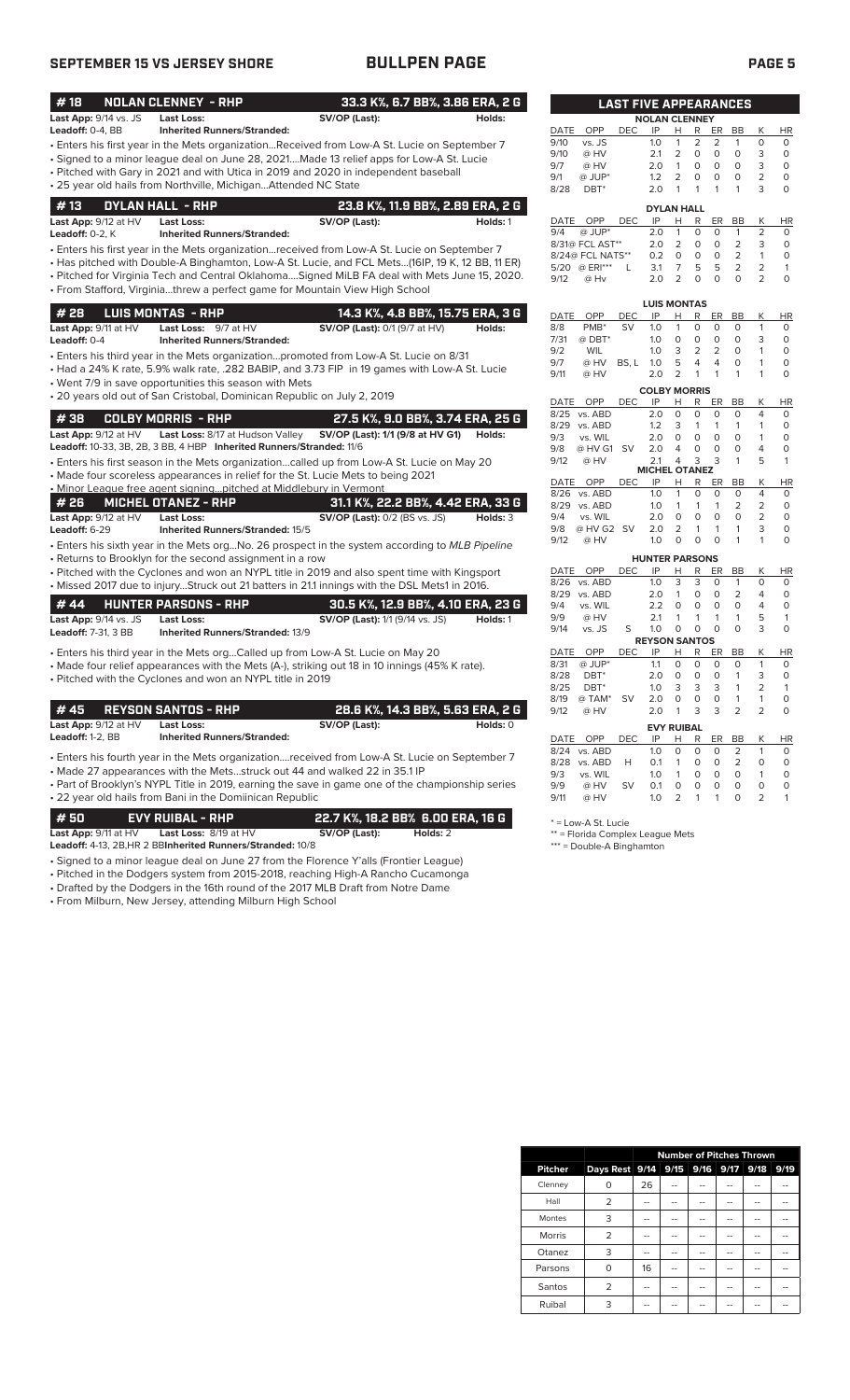|                                                                               | INDIVIDUAL PITCHING HIGHS |
|-------------------------------------------------------------------------------|---------------------------|
|                                                                               |                           |
|                                                                               |                           |
| Most Home Runs Allowed, Game 4 (3x, Garrison Bryant, 9/8 at Hudson Valley G2) |                           |
| Most Strikeouts, Game, Starter 9 (2x, Connor Grey, 7/16 vs. Jersey Shore)     |                           |
|                                                                               |                           |
|                                                                               |                           |
|                                                                               |                           |
|                                                                               |                           |
|                                                                               |                           |
|                                                                               |                           |
|                                                                               |                           |
|                                                                               |                           |
|                                                                               |                           |

| TEAM PITCHING HIGHS                                                        |  |
|----------------------------------------------------------------------------|--|
|                                                                            |  |
|                                                                            |  |
|                                                                            |  |
|                                                                            |  |
|                                                                            |  |
|                                                                            |  |
|                                                                            |  |
|                                                                            |  |
|                                                                            |  |
|                                                                            |  |
| Most Strikeouts, Extra Innings  10 (2x, 7/7 at Hudson Valley - 10 innings) |  |
|                                                                            |  |
| Most Walks Allowed, Extra Innings 6 (6/23 vs. Jersey Shore - 10 innings)   |  |
|                                                                            |  |
|                                                                            |  |
| Most Pitchers Used, Extra Innings 5 (5/23 vs. Hudson Valley - 12 innings)  |  |
|                                                                            |  |

| <b>TEAM MISCELLANEOUS</b>                                                          |                         |
|------------------------------------------------------------------------------------|-------------------------|
| Longest Game, Time, Nine-Inning Game 4:15 (8/18 at Hudson Valley)                  |                         |
| Longest Game, Time, Extra-Inning Game3:30 (6/23 vs. Jersey Shore - 10 innings)     |                         |
| Shortest Game, Time Nine-Inning Game.  2:20 (2x, 5/18 vs. HV & 8/14 at Wilmington) |                         |
|                                                                                    |                         |
|                                                                                    |                         |
|                                                                                    |                         |
|                                                                                    |                         |
|                                                                                    |                         |
|                                                                                    |                         |
|                                                                                    |                         |
|                                                                                    |                         |
|                                                                                    |                         |
|                                                                                    |                         |
| <b>OUTFIELD ASSISTS [13]</b>                                                       | <b>RECORD BREAKDOWN</b> |

Tied After 6...

### **OUTFIELD ASSISTS (13) TOTAL** Leading After 6........................................35-4

| <b>Duplantis</b> | 6 | 8/20 at HV   |
|------------------|---|--------------|
| Ashford          | 3 | 7/23 vs. WIL |
| Molina           |   | 5/21 vs. HV  |
| Winaker          |   | 5/6 at ASH   |
| Bohanek          |   | 7/6 at HV    |
| Murphy           |   | 9/10 at HV   |
|                  |   |              |

| <b>UNIFORM RECORDS</b>    |              |  |  |  |
|---------------------------|--------------|--|--|--|
| <b>Home White</b>         | $11 - 5$     |  |  |  |
| <b>Road Gray</b>          | $19 - 40$    |  |  |  |
| <b>Championship Gold</b>  | $11 - 14$    |  |  |  |
| <b>Coney Island</b>       | $1 - 4$      |  |  |  |
| Los Jefes                 | $1 - \Omega$ |  |  |  |
| <b>Black Mets Jerseys</b> | $2-1$        |  |  |  |

**Name Umpire Date** Joe GenordDylan Bradley 7/9 at HV Ed Blankmeyer Joe Belangia 7/11 at HV Ed BlankmeyerRay Valero 8/20 at HV<br>Ronny MauricioRay Valero 8/20 at HV

**EJECTIONS**

Ronny MauricioRay Valero

| Score 4 or More Runs 41-21    |  |
|-------------------------------|--|
|                               |  |
|                               |  |
| Do Not Allow a Home Run 24-22 |  |
| Hit More Home Runs  26-12     |  |
| Opponent Hits More HRs 4-27   |  |
|                               |  |
|                               |  |
|                               |  |
|                               |  |
|                               |  |
|                               |  |
|                               |  |
|                               |  |
|                               |  |
| Opponent Scores First 14-44   |  |
|                               |  |
|                               |  |
|                               |  |
|                               |  |
|                               |  |
|                               |  |
| First Game of Series11-9      |  |
| Rubber Game of Series 1-0     |  |
|                               |  |
|                               |  |
|                               |  |
|                               |  |
|                               |  |

### **MISC. WINS**

| Come from Behind Wins 17 (9/8 at HV G1) |
|-----------------------------------------|
| Wins in Last At-Bat7 (8/27 vs. ABD)     |
| Walk-off Wins 4 (8/8 vs. WIL)           |

### **SEPTEMBER 15 VS JERSEY SHORE HIGH/LOW & CHARTS PAGE 6**

| INDIVIDUAL BATTING HIGHS                                                      |
|-------------------------------------------------------------------------------|
|                                                                               |
|                                                                               |
|                                                                               |
|                                                                               |
| Most Doubles, Game 2 (11x last: Cody Bohanek, 9/9 at Hudson Valley)           |
|                                                                               |
|                                                                               |
| Home Runs, Consecutive Games Three games (2x, last: Luke Ritter, 6/18-6/21)   |
|                                                                               |
|                                                                               |
|                                                                               |
|                                                                               |
|                                                                               |
| Most Strikeouts, Game4 (19x, Jaylen Palmer & Joe Suozzi, 9/9 at Hudson Valley |
|                                                                               |
| Most Extra-Base Hits, Game3 (4x, Cody Bohanek, 9/9 at Hudson Valley)          |
|                                                                               |
| <b>TEAM BATTING HIGHS</b>                                                     |
|                                                                               |
|                                                                               |
|                                                                               |
|                                                                               |
|                                                                               |
|                                                                               |
|                                                                               |
|                                                                               |
|                                                                               |
|                                                                               |
|                                                                               |
|                                                                               |
|                                                                               |
|                                                                               |
|                                                                               |
|                                                                               |
|                                                                               |
|                                                                               |
|                                                                               |

LOB, Extra Innings........................................................13 (6/23 vs. Jersey Shore - 10 innings) .3 (5x, 7/7 at Hudson Valley - 10 innings)

### **FIELDING**

Most Errors, Team, Game...............................................................................6 (5/7 at Asheville) Most Errors, Individual, Game..................2 (8x, last: Jose Peroza, 9/10 at Hudson Valley) Most Double Plays Turned, Nine-Inning Game.............................3 (2x 8/27 vs. Aberdeen) Consecutive Errorless Games, Team.

### **STARTERS BY POSITION**

**C-** Alvarez (47), Mena (23), Uriarte (19), Senger (9), Gaddis (9), Campos (4)

**1B-** Genord (49), Vasquez (34), Ritter (12), Bohanek (11), Reyes (3), Winaker (2), Martinez (1)

**2B-** Ritter (51), Gonzalez (39), Walters (12), Fermin (4), Peroza (2), Tiberi (1), Struble (1), McNeil (1), Bohanek (1)

**3B-** Baty (41), Peroza (27), Bohanek (22), Tiberi (7), Fermin (7), Gonzalez (4), Gaddis (1), Palmer (1)

**SS-** Mauricio (86), Bohanek (10), Gonzalez (8), Walters (4), Fermin (3), Reyes (1) **LF-** Duplantis (48), Ashford (19), Tiberi (12), Suozzi (11), Vasquez (7), Bohanek (5), Baty

(3), Murphy (2), Palmer (2), Winaker (1), Kleszcz (1), Struble (1) **CF-** Duplantis (48), Hernandez (23), Palmer (23), Mangum (8), Hernandez (8), Molina (6),

Ota (2), Murphy (2), Ashford (1) **RF-** Ashford (40), Struble (15), Molina (10), Murphy (11), Palmer (7), Kleszcz (6), Bohanek (6), Winaker (4), Hernandez (4), Suozzi (4), Martinez (3), Ota (1)

**DH-** Alvarez (33), Mauricio (12), Genord (8), Vasquez (8), Baty (7), Gaddis (7), Ritter (5), Peroza (4), Gonzalez (3), Ashford (3), Bohanek (3), Tiberi (3), Hernandez (3), Senger (2), Mena (2), Walters (2), Fermin (2), Titus (2), Mangum (1), Struble (1), Suozzi (1)

### **STARTERS BY BATTING ORDER**

**1st -** Duplantis (87), Bohanek (11), Palmer (4), Struble (3), Tiberi (2), Mangum (2), Ashford (1), McNeil (1)

**2nd -** Palmer (26), Bohanek (19), Fermin (15), Mauricio (11), Duplantis (8), Ashford (6), Gonzalez (6), Mangum (5), Winaker (4), Tiberi (3), Struble (3), Walters (2), Alvarez (2), Reyes (2), Ritter (1),

**3rd -** Mauricio (88), Baty (15), Alvarez (7), Martinez (1)

**4th-** Alvarez (44), Baty (37), Ritter (9), Vasquez (9), Peroza (8), Genord (2), Martinez (2) **5th-** Vasquez (28), Alvarez (26), Ritter (24), Peroza (8), Bohanek (5), Genord (5), Senger (4), Ashford (4), Gonzalez (3), Ota (2), Fermin (1), Hernandez (1),

**6th-** Ritter (23), Genord (18), Ashford (15), Gonzalez (14), Peroza (12), Bohanek (7), Hernandez (3), Senger (3), Reyes (2), Mena (2), Winaker (2), Kleszcz (2), Vasquez (1), Fermin (1), Palmer (1), Ota (1), Suozzi (1) Tiberi (1), Uriarte (1)

**7th-** Genord (24), Ashford (19), Gonzalez (17), Ritter (9), Tiberi (5), Vasquez (4), Bohanek (4), Peroza (3), Ashford (3), Gaddis (3), Senger (3), Uriarte (3), Hernandez (2), Kleszcz (2), Walters (2), Mena (2), Murphy (2), Suozzi (1), Winaker (1), Campos (1), Palmer (1)

**8th-** Ashford (13), Tiberi (11), Hernandez (10), Gaddis (10), Gonzalez (9), Genord (9), Uriarte (8), Mena (8), Vasquez (6), Walters (6), Murphy (6), Bohanek (3), Suozzi (3), Kleszcz (2), Ritter (1), Peroza (1), Senger (1), Molina (1), Struble (1), Titus (1), Campos (1)

**9th-** Molina (16), Hernandez (14), Mena (12), Suozzi (11), Bohanek (10), Struble (8), Walters (7), Uriarte (7), Gaddis (6), Murphy (6), Gonzalez (4), Mangum (2), Kleszcz (2), Campos (2), Tiberi (1), Titus (1)

| <b>CATCHERS STEALING</b> |               |    |            |     |    |                |    |              |    | <b>MULTI-RUN INNINGS</b> |                   |
|--------------------------|---------------|----|------------|-----|----|----------------|----|--------------|----|--------------------------|-------------------|
| <b>Name</b>              | CS            |    | <b>ATT</b> | PCT |    | <b>Runs</b>    |    | <b>Times</b> |    |                          | Last              |
| Alvarez                  | 18            |    | 70         | 26% |    |                |    |              |    |                          | 8th, 8/18 at HV   |
| Gaddis                   | $\Omega$      |    | 6          | 0%  |    | 6              |    | 3            |    | 4th, 8/10 at WIL         |                   |
| Mena                     | 4             |    | 33         | 12% |    | 5              |    | 10           |    |                          | 3rd, 9/8 at HV G2 |
| Senger                   | $\mathcal{P}$ |    | 10         | 20% |    | 4              |    | 12           |    | 6th, 9/12 at HV          |                   |
| Uriarte                  | 11            |    | 31         | 35% |    | 3              |    | 39           |    | 4th, 9/14 vs. JS         |                   |
| Team                     | 36            |    | 157        | 23% |    | $\overline{2}$ |    | 59           |    |                          | 5th, 9/14 vs. JS  |
|                          | 1             | 2  | з          | 4   | 5  | 6              | 7  | 8            | 9  | $10+$                    | <b>TOTALS</b>     |
| <b>OPPONENTS</b>         | 70            | 74 | 86         | 58  | 52 | 63             | 47 | 61           | 35 | 6                        | 531               |
| <b>BKLYN</b>             | 55            | 48 | 56         | 61  | 48 | 64             | 60 | 71           | 25 | 6                        | 480               |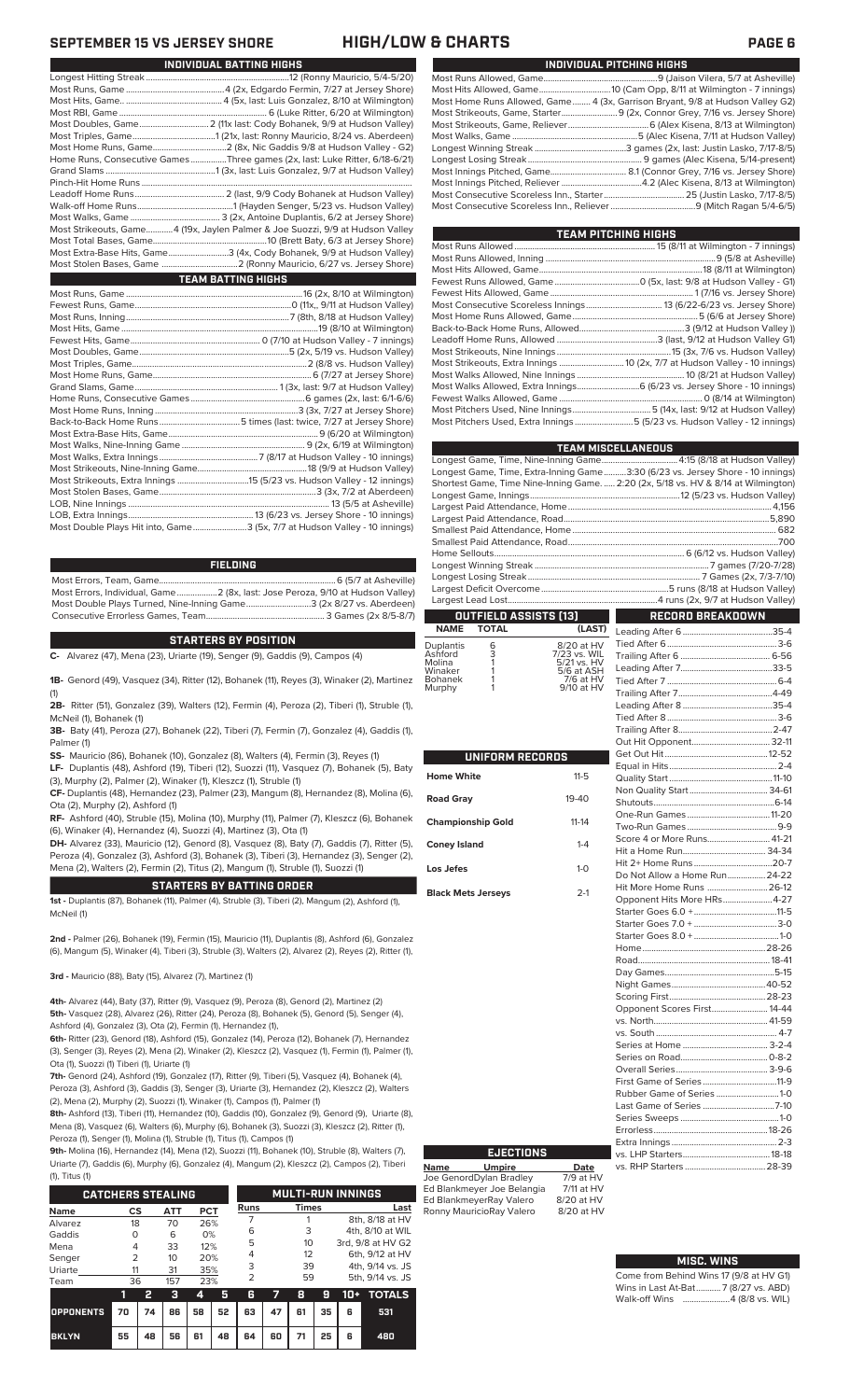## **SEPTEMBER 15 VS JERSEY SHORE GAME BY GAME RESULTS PAGE 7**

| <b>GAME-BY-GAME RESULTS</b> |                |                      |                       |           |               |                   |         |                                                                         |                               |                         |             |                   |
|-----------------------------|----------------|----------------------|-----------------------|-----------|---------------|-------------------|---------|-------------------------------------------------------------------------|-------------------------------|-------------------------|-------------|-------------------|
| <b>DATE</b>                 | GM#            | <b>OPPONENT</b>      | <b>W-L/TIME SCORE</b> |           | <b>RECORD</b> | <b>POSITION</b>   | GA/GB   | <b>WINNING PITCHER</b>                                                  | <b>LOSING PITCHER</b>         | <b>SAVE</b>             | <b>TIME</b> | <b>ATTENDANCE</b> |
| 5/4                         | $\mathbf{1}$   | at Asheville         | W                     | $8 - 2$   | $1-0$         | T <sub>1st</sub>  | $+1$    | Josh Walker (1-0)                                                       | Blair Henley (0-1)            |                         | 3:16        | 1,200             |
|                             |                |                      |                       |           |               |                   |         |                                                                         |                               |                         |             |                   |
| 5/5                         | $\overline{2}$ | at Asheville         | L                     | $6-1$     | $1 - 1$       | T <sub>2</sub> nd | $-1$    | Chandler Casey (1-0)                                                    | Jose Butto (1-0)              |                         | 3:26        | 1,200             |
| 5/6                         | 3              | at Asheville         | L                     | $11 - 4$  | $1 - 2$       | T3rd              | $-2$    | Matt Ruppenthal (1-0)                                                   | Oscar Rojas (0-1)             |                         | 3:10        | 1,200             |
| 5/7                         | 4              | at Asheville         | $\mathsf{L}$          | $13 - 7$  | $1 - 3$       | T3rd              | $-3$    | R.J. Freure (1-0)                                                       | Jaison Vilera (0-1)           |                         | 3:44        | 1,200             |
| 5/8                         | 5              | at Asheville         | W                     | $16-12$   | $2 - 3$       | T3rd              | $-3$    | Alec Kisena (1-0)                                                       | Juan Pablo Lopez (1-0)        |                         | 3:52        | 1,200             |
| 5/9                         |                | at Asheville         |                       |           |               |                   |         | Cancelled due to non-COVID-related illness                              |                               |                         |             |                   |
| 5/10                        |                | OFF DAY              |                       |           |               |                   |         |                                                                         |                               |                         |             |                   |
| 5/11                        | 6              | at Greenville        | W                     | $6-1$     | $3-3$         | 2 <sub>nd</sub>   | $-2.5$  | Josh Walker (2-0)                                                       | Jay Groome (0-2)              |                         | 3:00        | 1,995             |
| 5/12                        | $\overline{7}$ | at Greenville        | W                     | $3 - 2$   | $4 - 3$       | 2 <sub>nd</sub>   | $-1.5$  | Brian Metoyer (1-0)                                                     | Yusniel Padron-Artilles (0-2) | Mitch Ragan (1)         | 3:14        | 1,819             |
| 5/13                        | 8              | at Greenville        | L                     | $8 - 2$   | $4 - 4$       | 2 <sub>nd</sub>   | $-2.5$  | Chris Murphy (1-1)                                                      | Oscar Rojas (0-2)             |                         | 3:21        | 2,485             |
| 5/14                        | 9              | at Greenville        | L                     | $5-1$     | $4 - 5$       | 4th               | $-2.5$  | Brayan Bello (2-0)                                                      | Alec Kisena (1-1)             |                         | 2:54        | 2,732             |
|                             |                |                      |                       |           |               |                   |         |                                                                         |                               |                         |             |                   |
| 5/15                        | 10             | at Greenville        | L                     | $8 - 4$   | $4 - 6$       | 4th               | $-3.5$  | Yorvin Pantoja (1-0)                                                    | Brian Metoyer (1-1)           |                         | 2:52        | 2,883             |
| 5/16                        | 11             | at Greenville        | L                     | $10-9$    | $4 - 7$       | 4th               | $-3.5$  | Jake Wallace (1-0)                                                      | Eric Orze (0-1)               |                         | 3:09        | 2,818             |
| 5/17                        |                | OFF DAY              |                       |           |               |                   |         |                                                                         |                               |                         |             |                   |
| 5/18                        | 12             | <b>Hudson Valley</b> | L                     | $4 - 3$   | $4 - 8$       | 5th               | $-4.5$  | Zach Greene (1-1)                                                       | Andrew Edwards (0-1)          |                         | 2:29        | 1,315             |
| 5/19                        | 13             | <b>Hudson Valley</b> | W                     | $14-0$    | $5-8$         | 5th               | $-3.5$  | Allan Winans (1-0)                                                      | Jhony Brito (0-1)             |                         | 3:01        | 810               |
| 5/20                        | 14             | <b>Hudson Valley</b> | L                     | $6-1$     | $5-9$         | 5th               | $-3.5$  | Luis Medina (2-0)                                                       | Jaison Vilera (0-2)           |                         | 2:42        | 682               |
| 5/21                        | 15             | <b>Hudson Valley</b> | W                     | $4-1$     | $6-9$         | 5th               | $-3.5$  | Josh Walker (3-0)                                                       | Josh Maciejewski (2-1)        | Eric Orze (1)           | 2:33        | 998               |
| 5/22                        | 16             | <b>Hudson Valley</b> | L                     | $5-3$     | $6-10$        | 5th               | $-4.5$  | Ken Waldichuk (1-0)                                                     | Cam Opp (0-1)                 |                         | 3:14        | 1,624             |
| 5/23                        | 17             | <b>Hudson Valley</b> | W                     | $6-5(12)$ | $7-10$        | 5th               | $-3.5$  | Josh Hejka (1-0)                                                        | Zach Greene (1-2)             |                         | 3:24        | 1,261             |
| 5/24                        |                | OFF DAY              |                       |           |               |                   |         |                                                                         |                               |                         |             |                   |
|                             |                |                      |                       |           |               |                   |         |                                                                         |                               |                         |             |                   |
| 5/25                        | 18             | Aberdeen             | L                     | $8-1$     | $7 - 11$      | 5th               | $-4.5$  | Drew Rom (2-0)                                                          | Oscar Rojas (0-3)             |                         | 2:52        | 861               |
| 5/26                        | 19             | Aberdeen             |                       |           |               |                   |         | 5/26 game postponed due to rain, makeup scheduled for doubleheader 5/27 |                               |                         |             |                   |
| 5/27                        | 19             | Aberdeen             | г                     | $6-2(7)$  | $7-12$        | 5th               | $-5.5$  | Grayson Rodriguez (3-0)                                                 | Jaison Vilera (0-3)           |                         | 2:14        |                   |
|                             | 20             | Aberdeen             | L                     | $10-1(7)$ | $7-13$        | 5th               | $-6.5$  | Morgan McSweeney (2-0)                                                  | Cam Opp (0-2)                 |                         | 2:37        | 926               |
| 5/28                        | 21             | Aberdeen             |                       |           |               |                   |         | 5/28 game postponed due to rain, makeup scheduled for doubleheader 8/25 |                               |                         |             |                   |
| 5/29                        | 21             | Aberdeen             | г                     | $4-1$     | $7-14$        | 5th               | $-7.5$  | <b>Garrett Stallings (3-1)</b>                                          | Alec Kisena (1-2)             | Connor Gillispie (1)    | 2:52        | 1,509             |
| 5/30                        | 22             | Aberdeen             |                       |           |               |                   |         | 5/30 game posted to a later date to be determined                       |                               |                         |             |                   |
| 5/31                        |                | OFF DAY              |                       |           |               |                   |         |                                                                         |                               |                         |             |                   |
|                             |                |                      |                       |           |               |                   |         | MAY [7-14]                                                              |                               |                         |             |                   |
|                             |                |                      | W                     |           | $8-14$        |                   |         | Jose Butto (1-1)                                                        |                               |                         |             | 2,077             |
| 6/1                         | 22             | at Jersey Shore      |                       | $11 - 5$  |               | T4th              | $-7.5$  |                                                                         | Josh Hendrickson (0-1)        |                         | 3:03        |                   |
| 6/2                         | 23             | at Jersey Shore      | L                     | $4-1$     | $8 - 15$      | 5th               | $-8.5$  | Carlo Reyes (1-0)                                                       | Justin Lasko (0-1)            | Blake Brown (1)         | 2:44        | 1,591             |
| 6/3                         | 24             | at Jersey Shore      | W                     | $6 - 4$   | $9 - 15$      | 4th               | $-8.5$  | Bryce Montes de Oca (1-0)                                               | Jack Perkins (0-1)            | Brian Metoyer (1)       | 3:15        | 1,473             |
| 6/4                         | 25             | at Jersey Shore      | L                     | $5-4(7)$  | $9-16$        | 5th               | $-9.0$  | Aneurys Zabala (2-2)                                                    | Allan Winans (1-1)            |                         | 2:12        | 2,399             |
| 6/5                         | 26             | at Jersey Shore      | L                     | $5 - 4$   | $9 - 17$      | 5th               | $-9.0$  | Mike Adams (1-1)                                                        | Mitch Ragan (0-1)             |                         | 2:36        | 2,122             |
| 6/6                         | 27             | at Jersey Shore      | L                     | $11-6$    | $9-18$        | 5th               | $-9.5$  | Nick Lackney (1-0)                                                      | Jose Butto (1-2)              |                         | 3:31        | 2,041             |
| 6/7                         |                | OFF DAY              |                       |           |               |                   |         |                                                                         |                               |                         |             |                   |
| 6/9                         | 28             | <b>Hudson Valley</b> | L                     | $3-2(7)$  | $9-19$        | 5th               | $-10.5$ | Tanner Myatt (1-0)                                                      | Justin Lasko (0-2)            | Justin Wilson (1)       | 2:22        |                   |
|                             | 29             | <b>Hudson Valley</b> | W                     | $5-3(7)$  | 10-19         | 5th               | $-9.5$  | Eric Orze (1-1)                                                         | Luis Medina (2-1)             | Bryce Montes de Oca (1) | 2:02        | 1,211             |
| 6/10                        | 30             | <b>Hudson Valley</b> | L                     | $1-0$     | 10-20         | 5th               | $-9.5$  | <b>Barrett Loseke (2-1)</b>                                             | Cam Opp (0-3)                 | Zach Greene (1)         | 2:37        | 1,396             |
|                             |                |                      |                       |           |               |                   |         |                                                                         |                               |                         |             |                   |
| 6/11                        | 31             | <b>Hudson Valley</b> | L                     | 8-0       | $10 - 21$     | 5th               | $-9.5$  | Ken Waldichuk (2-0)                                                     | Jaison Vilera (0-4)           |                         | 3:06        | 1,597             |
| 6/12                        | 32             | <b>Hudson Valley</b> | L                     | $5-4$     | 10-22         | 5th               | $-9.5$  | <b>Nelson Alvarez (2-0)</b>                                             | Bryce Montes de Oca (1-1)     | Justin Wilson (2)       | 3:22        | 2,194             |
| 6/13                        | 33             | <b>Hudson Valley</b> | L                     | 5-0       | $10 - 23$     | 5th               | $-9.5$  | Hayden Wesneski (1-1)                                                   | Allan Winans (1-2)            |                         | 2:50        | 1,749             |
| 6/14                        |                | OFF DAY              |                       |           |               |                   |         |                                                                         |                               |                         |             |                   |
| 6/15                        | 34             | at Wilmington        | W                     | $3-1$     | $11 - 23$     | 5th               | $-8.5$  | Brian Metoyer (2-1)                                                     | Zach Brzykcy (2-1)            | Andrew Edwards (1)      | 2:21        | 1,188             |
| 6/16                        | 35             | at Wilmington        | L                     | $5 - 2$   | $11 - 24$     | 5th               | $-9.5$  | Amos Willingham (1-0)                                                   | Eric Orze (1-2)               | Reid Schaller (3)       | 2:51        | 700               |
| 6/17                        | 36             | at Wilmington        | L                     | $8 - 4$   | $11 - 25$     | 5th               | $-10.5$ | Joan Adon (3-1)                                                         | Alec Kisena (1-3)             |                         | 2:54        | 1,009             |
| 6/18                        | 37             | at Wilmington        | W                     | $7 - 5$   | $12 - 25$     | 5th               | $-10$   | Mitch Ragan (1-1)                                                       | Reid Schaller (1-1)           |                         | 2:52        | 2,565             |
| 6/19                        | 38             | at Wilmington        | L                     | $9 - 8$   | 12-26         | 5th               | $-11$   | Christian Vann (2-0)                                                    | Andrew Edwards (0-2)          |                         | 3:26        | 1,899             |
| 6/20                        | 39             | at Wilmington        | W                     | $13-1$    | $13 - 26$     | 5th               | $-11$   | Justin Lasko (1-2)                                                      | Alfonso Hernanndez (0-1)      |                         | 2:44        | 2,722             |
|                             |                |                      |                       |           |               |                   |         |                                                                         |                               |                         |             |                   |
| 6/21                        |                | OFF DAY              |                       |           |               |                   |         |                                                                         |                               |                         |             |                   |
| 6/22                        | 40             | <b>Jersey Shore</b>  | L                     | $7-5$     | 13-27         | 5th               | $-12$   | <b>Manuel Silva (1-0)</b>                                               | Jaison Vilera (0-5)           | Aneurys Zabala (3)      | 3:01        | 2,307             |
| 6/23                        | 41             | <b>Jersey Shore</b>  | W                     | 3-2 (10)  | 14-27         | 5th               | $-12$   | Mitch Ragan (2-1)                                                       | Andrew Brown (2-2)            |                         | 3:30        | 1,595             |
| 6/24                        | 42             | <b>Jersey Shore</b>  | L                     | $3-0$     | 14-28         | 5th               | $-13$   | Kevin Gowdy (2-3)                                                       | Jose Butto (1-3)              | Blake Brown (2)         | 2:52        | 1,906             |
| 6/25                        | 43             | <b>Jersey Shore</b>  | W                     | $7-2$     | 15-28         | 5th               | $-13$   | Cam Opp (1-3)                                                           | Jonathan Hughes (2-3)         |                         | 2:44        | 2,194             |
| 6/26                        | 44             | <b>Jersey Shore</b>  | W                     | $8-5$     | 16-28         | 5th               | $-13$   | Michel Otanez (1-0)                                                     | Mark Potter (0-2)             |                         | 3:13        | 2,363             |
| 6/27                        | 45             | <b>Jersey Shore</b>  | L                     | $3-0$     | 16-29         | 5th               | $-13$   | Dominic Pipkin (2-0)                                                    | Justin Lasko (1-3)            | Blake Brown (3)         | 2:43        | 2,253             |
| 6/28                        |                | OFF DAY              |                       |           |               |                   |         |                                                                         |                               |                         |             |                   |
| 6/29                        | 46             | at Aberdeen          | L                     | $7-3$     | 16-30         | 5th               | $-14$   | Garrett Stallings (4-3)                                                 | Alec Kisena (1-4)             | Garrett Farmer (4)      | 2:40        | 1,347             |
| 6/30                        | 47             | at Aberdeen          | L                     | $2-1(7)$  | 16-31         | 5th               | $-14.5$ | Clayton McGinness (1-1)                                                 | Jose Butto (1-4)              | Logan Gillaspie (1)     | 1:53        |                   |
|                             |                |                      |                       |           |               |                   |         |                                                                         |                               |                         |             |                   |
|                             | 48             | at Aberdeen          | W                     | $7-6(7)$  | $17 - 31$     | 5th               | $-14.5$ | Jaison Vilera (1-5)                                                     | Kade Strowd (0-2)             | Mitch Ragan (2)         | 2:31        | 2,405             |
|                             |                |                      |                       |           |               |                   |         | <b>JUNE [10-17]</b>                                                     |                               |                         |             |                   |
| 7/1                         | 49             | at Aberdeen          | L                     | $2-0(6)$  | 17-32         | 5th               | $-15$   | Drew Rom (5-0)                                                          | Cam (1-4)                     |                         | 1:50        | 1,077             |
| 7/2                         | 50             | at Aberdeen          | W                     | $6 - 5$   | 18-32         | 5th               | $-14$   | Colby Morris (1-0)                                                      | Connor Gillispie (4-4)        | Bryce Montes de Oca (2) | 3:56        | 2,004             |
| 7/3                         | 51             | at Aberdeen          | L                     | $4 - 3$   | 18-33         | 5th               | $-14.5$ | Xavier Moore (1-0)                                                      | Mitch Ragan (2-2)             |                         | 3:00        | 4,668             |
| 7/4                         | 52             | at Aberdeen          | L                     | $7 - 2$   | 18-34         | 5th               | $-15.5$ | Garrett Stallings (5-3)                                                 | Alec Kisena (1-5)             |                         | 2:31        | 3,001             |
| 7/5                         |                | OFF DAY              |                       |           |               |                   |         |                                                                         |                               |                         |             |                   |
| 7/6                         | 53             | at Hudson Valley     | L                     | $9 - 7$   | 18-35         | 5th               | $-16.5$ | Charlie Ruegger (4-4)                                                   | Bryce Montes de Oca (1-2)     | Derek Craft (2)         | 3:15        | 1,687             |
| 7/7                         | 54             | at Hudson Valley     | L                     | $3-2(10)$ | 18-36         | 5th               | $-17.5$ | Barrett Loseke (3-1)                                                    | Josh Hejka (1-1)              |                         | 2:55        | 2,688             |
| 7/8                         | 55             | at Hudson Valley     | 7:05 p.m.             |           |               |                   |         | Game postponed due to rain, doubleheader scheduled for 7/10             |                               |                         |             |                   |
|                             |                | at Hudson Valley     |                       |           |               |                   |         |                                                                         |                               |                         |             |                   |
| 7/9                         | 55             |                      | L                     | $6 - 4$   | 18-37         | 5th               | $-18.5$ | Jhony Brito (3-3)                                                       | Cam Opp (1-5)                 |                         | 3:06        | 3,896             |
| 7/10                        | 56             | at Hudson Valley     | L                     | $7-1(7)$  | 18-38         | 5th               | $-19.5$ | Mitch Spence (3-1)                                                      | Connor Grey (0-1)             |                         | 2:22        |                   |
|                             | 57             | at Hudson Valley     | L                     | $5-0(7)$  | 18-39         | 5th               | $-20.5$ | Nick Ernst (4-0)                                                        | Justin Lasko (1-4)            |                         | 2:03        | 3,111             |

7/11 58 at Hudson Valley W 10-3 19-39 5th -19.5 Josh Hejka (2-1) Shawn Semple (3-1) 3:20 2,892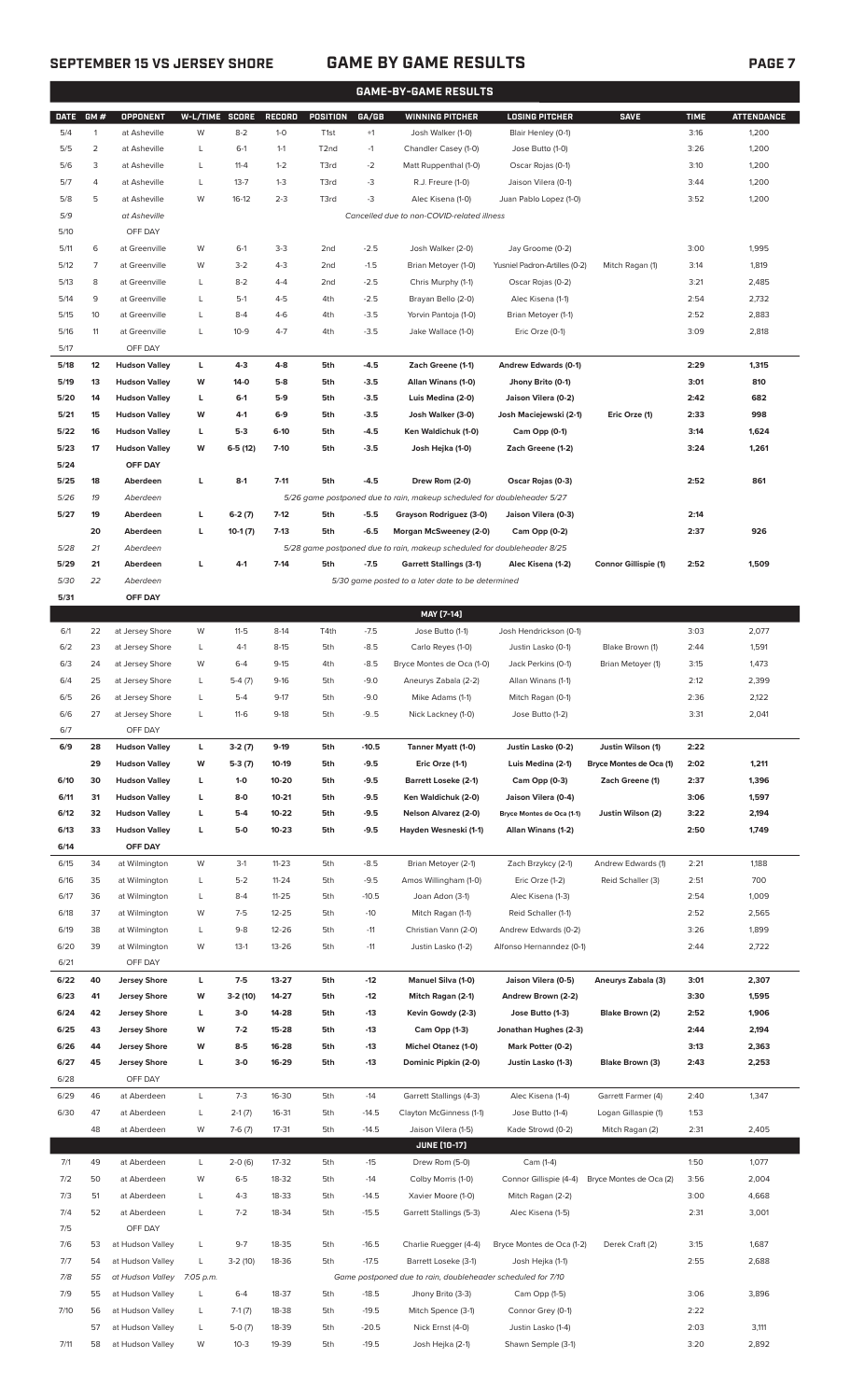## **SEPTEMBER 15 VS JERSEY SHORE GAME-BY-GAME PAGE 8**

| <b>DATE</b><br>7/12 | GM # | OPPONENT<br>OFF DAY  | W-L/TIME SCORE |           | RECORD | POSITION | GA/GB   | WINNING PITCHER                                             | LOSING PITCHER               | <b>SAVE</b>                | <b>TIME</b> | <b>ATTENDANCE</b> |
|---------------------|------|----------------------|----------------|-----------|--------|----------|---------|-------------------------------------------------------------|------------------------------|----------------------------|-------------|-------------------|
|                     |      |                      |                |           |        |          |         |                                                             |                              |                            |             |                   |
| 7/13                | 59   | <b>Jersey Shore</b>  | W              | $1-0$     | 20-39  | 5th      | $-19.5$ | Michel Otanez (2-0)                                         | Blake Brown (0-1)            |                            | 2:34        | 2,681             |
| 7/14                | 60   | <b>Jersey Shore</b>  | L              | $3-2$     | 20-40  | 5th      | $-19.5$ | Carlo Reyes (2-1)                                           | Andrew Edwards (0-3)         |                            | 3:13        | 1,898             |
| 7/15                | 61   | <b>Jersey Shore</b>  | L              | $13-3$    | 20-41  | 5th      | $-19$   | Dominic Popkin (4-1)                                        | Cam Opp (1-6)                | Aiden Anderson (2)         | 3:24        | 1,595             |
| 7/16                | 62   | <b>Jersey Shore</b>  | W              | $6-1$     | 21-41  | 5th      | -19     | Connor Grey (1-1)                                           | Tom Sutera (0-1)             |                            | 2:50        | 1,949             |
| 7/17                | 63   | <b>Jersey Shore</b>  | W              | $6-1$     | 22-41  | 5th      | $-19$   | Justin Lasko (2-4)                                          | Kevin Gowdy (3-5)            |                            | 2:56        | 2,422             |
| 7/18                | 64   | <b>Jersey Shore</b>  | L              | $7-1$     | 22-42  | 5th      | $-20$   | Carlo Reyes (3-1)                                           | Alec Kisena (1-6)            | Tyler Burch (3)            | 2:52        | 1,570             |
| 7/19                |      | OFF DAY              |                |           |        |          |         |                                                             |                              |                            |             |                   |
| 7/20                | 65   | Wilmington           | W              | 8-6       | 23-42  | 5th      | -20     | Jaison Vilera (2-5)                                         | Evan Lee (1-3)               | Hejka                      | 3:18        | 1,086             |
| 7/21                | 66   | Wilmington           | W              | $5-3$     | 24-42  | 5th      | -20     | <b>Willy Taveras (1-0)</b>                                  | Kyle Hinton (0-1)            | Bryce Montes de Oca (3)    | 2:53        | 1,456             |
|                     |      |                      |                |           |        |          |         |                                                             |                              |                            |             |                   |
| 7/22                | 67   | Wilmington           | W              | $10 - 2$  | 25-42  | 5th      | -20     | Justin Lasko (3-4)                                          | Alex Troop (4-4)             |                            | 3:00        | 3,430             |
| 7/23                | 68   | Wilmington           | W              | $5-4$     | 26-42  | 5th      | $-19$   | J.T. Ginn (1-0)                                             | <b>Mitchell Parker (0-1)</b> |                            |             |                   |
| 7/24                | 69   | Wilmington           | W              | $8-3$     | 27-42  | 5th      | $-18$   | Mitch Ragan (1-0)                                           | Joan Udon (3-4)              |                            | 3:12        | 2,924             |
| 7/25                | 70   | Wilmington           | W              | $5-4$     | 28-42  | 5th      | $-18$   | <b>Willy Taveras (2-0)</b>                                  | Kyle Hinton (0-2)            |                            | 3:12        | 1,703             |
| 7/26                |      | OFF DAY              |                |           |        |          |         |                                                             |                              |                            |             |                   |
| 7/27                | 71   | at Jersey Shore      | W              | $14 - 5$  | 29-42  | 5th      | $-17$   | Hunter Parsons (1-0)                                        | Jonathan Hughes (3-5)        |                            | 3:04        | 3,270             |
| 7/28                | 72   | at Jersey Shore      | L              | $3-1$     | 29-43  | 5th      | $-17$   | Jhordany Mezquita (2-5)                                     | Cam Opp (1-7)                | Tyler Burch (4)            | 3:04        | 2,590             |
| 7/29                | 73   | at Jersey Shore      |                |           |        |          |         | Game postponed due to rain, doubleheader scheduled for 7/30 |                              |                            |             |                   |
| 7/30                | 73   | at Jersey Shore      | W              | $4-0(7)$  | 30-43  | 5th      | $-17.5$ | Justin Lasko (4-4)                                          | Dominic Pipkin (4-2)         | Bryce Montes de Oca (4)    | 2:20        |                   |
| 7/30                | 74   | at Jersey Shore      | L              | $3-0(7)$  | 30-44  | 5th      | $-17$   | Ethan Lindow (3-4)                                          | J.T. Ginn (1-1)              |                            | 1:46        | 5,890             |
| 7/31                | 75   | at Jersey Shore      | L              | $4 - 3$   | 30-45  | 5th      | $-18$   | Victor Vargas (1-0)                                         | Alec Kisena (1-7)            | Manuel Silva (2)           | 2:49        | 4,044             |
|                     |      |                      |                |           |        |          |         |                                                             |                              |                            |             |                   |
|                     |      |                      |                |           |        |          |         | <b>JULY [13-14]</b>                                         |                              |                            |             |                   |
| 8/1                 | 76   | at Jersey Shore      | L              | $4 - 3$   | 30-46  | 5th      | $-19$   | Tom Sutera (2-2)                                            | Conner O'Neil (0-1)          | Blake Brown (5)            | 2:42        | 2,535             |
| 8/2                 |      | OFF DAY              |                |           |        |          |         |                                                             |                              |                            |             |                   |
| 8/3                 | 77   | <b>Hudson Valley</b> | L              | 5-0       | 30-47  | 5th      | -20     | Randy Vasquez (2-0)                                         | Jaison Vilera (2-6)          |                            | 3:01        | 1,253             |
| 8/4                 | 78   | <b>Hudson Valley</b> | L              | $3-2$     | 30-48  | 5th      | $-21$   | Mitch Spence (4-2)                                          | Cam Opp (1-8)                | Derek Craft (4)            | 2:58        | 2,611             |
| 8/5                 | 79   | <b>Hudson Valley</b> | L              | $5-3$     | 30-49  | 5th      | $-22$   | Anderson Munoz (1-0)                                        | Justin Lasko (4-5)           | Carlos Espinal (1)         | 3:34        | 1,401             |
| 8/6                 | 80   | <b>Hudson Valley</b> | W              | $9-6$     | 31-49  | 5th      | $-21$   | <b>Michel Otanez (3-0)</b>                                  | Matt Sauer (0-1)             | <b>Willy Taveras (1)</b>   | 3:29        | 2,473             |
| 8/7                 | 81   | <b>Hudson Valley</b> | W              | $5 - 4$   | 32-49  | 5th      | -20     | Evy Ruibal (1-0)                                            | <b>Nelson Alvarez (3-2)</b>  | Joe Cavallaro (1)          | 3:10        | 4,156             |
| 8/8                 | 82   | <b>Hudson Valley</b> | W              | $5 - 4$   | 33-49  | 5th      | $-19$   | Colby Morris (2-0)                                          | Derek Craft (1-2)            |                            | 3:05        | 2,942             |
| 8/9                 |      | OFF DAY              |                |           |        |          |         |                                                             |                              |                            |             |                   |
|                     |      |                      |                |           |        |          |         |                                                             |                              |                            |             | 985               |
| 8/10                | 83   | at Wilmington        | W              | $16 - 5$  | 34-49  | 4th      | $-19$   | Conner O'Neil (1-1)                                         | Mitchell Parker (0-3)        |                            | 3:51        |                   |
| 8/11                | 84   | at Wilmington        | L              | 15-3 (7)  | 34-50  | 5th      | $-19$   | Joan Adon (5-4)                                             | Cam Opp (1-9)                |                            | 2:40        | 1,711             |
| 8/12                | 85   | at Wilmington        | L              | $5-4$     | 34-51  | 5th      | $-20$   | Alfonso Hernandez (3-3)                                     | J.T. Ginn (1-2)              | Davis Moore (1)            | 2:42        | 1,029             |
| 8/13                | 86   | at Wilmington        | L              | $7 - 4$   | 34-52  | 5th      | $-20$   | Zach Brzykcy (4-3)                                          | Bryce Montes de Oca (1-3)    | Francys Peguero (1)        | 3:25        | 2,164             |
| 8/14                | 87   | at Wilmington        | L              | $1 - 0$   | 34-53  | 5th      | $-20$   | Alex Troop (7-4)                                            | Luc Rennie (0-1)             | Todd Peterson (1)          | 2:20        | 1,419             |
| 8/15                | 88   | at Wilmington        | L              | $12 - 5$  | 34-54  | 5th      | $-21$   | Malvin Pena (1-3)                                           | Hunter Parsons (1-1)         |                            | 3:21        | 1,666             |
| 8/16                |      | OFF DAY              |                |           |        |          |         |                                                             |                              |                            |             |                   |
| 8/17                | 89   | at Hudson Valley     | L              | $3-2(10)$ | 34-55  | 5th      | $-22$   | Matt Minnick (4-1)                                          | Colby Morris (2-1)           |                            | 3:22        | 2,187             |
| 8/18                | 90   | at Hudson Valley     | W              | $11 - 7$  | 35-55  | 5th      | $-21$   | Hunter Parsons (2-1)                                        | Nelvin Correa (0-2)          |                            | 4:15        | 3,041             |
| 8/19                | 91   | at Hudson Valley     | L              | $7-6$     | 35-56  | 5th      | $-22$   | Charlie Ruegger (5-4)                                       | Evy Ruibal (1-1)             |                            | 3:11        | 2,687             |
|                     |      |                      |                |           |        |          | $-23$   |                                                             |                              |                            | 2:58        | 3,897             |
| 8/20                | 92   | at Hudson Valley     | L              | $3-1$     | 35-57  | 5th      |         | Randy Vasquez (3-0)                                         | Alec Kisena (1-8)            | Carlos Espinal (2)         |             |                   |
| 8/21                | 93   | at Hudson Valley     | L              | $6 - 4$   | 35-58  | 5th      | $-24$   | Mitch Spence (7-2)                                          | Luc Rennie (0-2)             | Derek Craft (7)            | 3:08        | 4,071             |
| 8/22                |      | at Hudson Valley     |                |           |        |          |         | Game postponed to 9/8 due to inclement weather              |                              |                            |             |                   |
| 8/23                |      | OFF DAY              |                |           |        |          |         |                                                             |                              |                            |             |                   |
| 8/24                | 94   | Aberdeen             | W              | $9-6$     | 36-58  | 5th      | $-23$   | Evy Ruibal (2-1)                                            | <b>Adam Stauffer (0-1)</b>   | <b>Willy Tavares (2)</b>   | 3:29        | 1,626             |
| 8/25                | 95   | Aberdeen             | L              | $2-1(8)$  | 36-59  | 5th      | $-24.5$ | <b>Clayton McGinness (3-2)</b>                              | <b>Brian Metoyer (2-2)</b>   | <b>Shelton Perkins (1)</b> | 2:42        | 1,848             |
|                     | 96   | Aberdeen             | W              | $1-0$     | 37-59  | 5th      | $-23.5$ | David Griffin (1-0)                                         | Connor Gillispie (4-8)       | <b>Bryce Montes De Oca</b> | 2:06        | 1,848             |
| 8/26                | 97   | Aberdeen             | L              | $12 - 5$  | 37-60  | 5th      | $-23.5$ | Ryan Watson (3-1)                                           | Alec Kisena (1-9)            | Garrett Farmer (6)         | 4:05        | 3,602             |
| 8/27                | 98   | Aberdeen             | W              | 6-4       | 38-60  | 5th      | $-22.5$ | <b>Brian Metoyer (3-2)</b>                                  | Ignacio Feliz (0-3)          | <b>Willy Taveras (3)</b>   | 3:04        | 2,457             |
| 8/28                | 99   | Aberdeen             | W              | $4-1$     | 39-60  | 5th      | $-22.5$ | Jose Chacin (1-0)                                           | Conner Loeprich (0-4)        | Montes de Oca (6)          | 3:00        | 2,670             |
| 8/29                | 100  | Aberdeen             | L              | $5-1$     | 39-61  | 5th      | $-23.5$ | Jake Prizina (3-2)                                          | Jaison Vilera (2-7)          | <b>Adam Stauffer (1)</b>   | 3:28        | 2,418             |
|                     |      |                      |                |           |        |          |         |                                                             |                              |                            |             |                   |
| 8/30                |      | OFF DAY              |                |           |        |          |         |                                                             |                              |                            |             |                   |
| 8/31                | 101  | Wilmington           | W              | 5-0       | 40-61  | 5th      | $-22.5$ | David Griffin (2-0)                                         | Seth Shuman (0-3)            |                            | 2:29        | 917               |
|                     |      |                      |                |           |        |          |         | <b>AUGUST [10-14]</b>                                       |                              |                            |             |                   |
| 9/1                 |      | Wilmington           |                |           |        |          |         | Game cancelled due to inclement weather                     |                              |                            |             |                   |
| 9/2                 | 102  | Wilmington           | L              | $6-0$     | 40-62  | 5th      | $-22$   | <b>Evan Lee (2-3)</b>                                       | JT Ginn (1-3)                |                            | 3:05        | 909               |
| 9/3                 | 103  | Wilmington           | W              | $10-1$    | 41-62  | 5th      | $-21$   | Alec Kisena (2-9)                                           | <b>Mitchell Parker (0-4)</b> |                            | 3:02        | 2,266             |
| 9/4                 | 104  | Wilmington           | L              | 4-0       | 41-63  | 5th      | $-21$   | Cole Henry (3-3)                                            | Luc Rennie (0-3)             |                            | 2:47        | 1,937             |
| 9/5                 | 105  | Wilmington           | W              | $6-1$     | 42-63  | 5th      | $-21$   | Jose Chacin (2-0)                                           | Seth Shuman (0-3)            |                            | 2:38        | 1,700             |
| 9/6                 |      | OFF DAY              |                |           |        |          |         |                                                             |                              |                            |             |                   |
| 9/7                 | 106  | at Hudson Valley     | L              | $7-6$     | 42-64  | 5th      | $-21$   | Matt Sauer (2-2)                                            | Luis Montas (0-1)            | Derek Craft (9)            | 2:40        | 1,839             |
| 9/8                 | 107  | at Hudson Valley     | W              | $4-0(7)$  | 43-64  | 5th      | $-20.5$ | J.T. Ginn (2-3)                                             | Mitch Spence (7-5)           | Colby Morris (1)           | 2:29        |                   |
|                     |      |                      | W              |           | 44-64  |          |         |                                                             |                              | Michel Otanez (1)          |             |                   |
|                     | 108  | at Hudson Valley     |                | $10-8(7)$ |        | 5th      | $-20$   | Reyson Santos (1-0)                                         | Edgar Barlcay (0-2)          |                            | 2:57        | 1,477             |
| 9/9                 | 109  | at Hudson Valley     | W              | $6 - 4$   | 45-64  | 5th      | $-19$   | Jaison Vilera (3-7)                                         | Beck Way (1-1)               | Evy Ruibal (2)             | 3:33        | 1,502             |
| 9/10                | 110  | at Hudson Valley     | L              | $4-1$     | 45-65  | 5th      | $-20$   | Charlie Ruegger (6-4)                                       | Oscar Rojas (0-4)            | Jefry Valdez (1)           | 2:51        | 3,474             |
| 9/11                | 111  | at Hudson Valley     | L              | $7-0$     | 45-66  | 5th      | $-21$   | Josh Maciejewski (8-4)                                      | Jose Chacin (2-1)            |                            | 2:41        | 3,921             |
| 9/12                | 112  | at Hudson Valley     | L              | $13-9$    | 45-67  | 5th      | $-22$   | Matt Sauer (3-2)                                            | David Griffin (2-1)          |                            | 3:37        | 2,562             |
| 9/13                |      | OFF DAY              |                |           |        |          |         |                                                             |                              |                            |             |                   |
| 9/14                | 113  | <b>Jersey Shore</b>  | W              | $5 - 2$   | 46-67  | 5th      | $-21$   | JT Ginn (3-3)                                               | Noah Skirrow (0-2)           | Hunter Parsons (1)         |             |                   |
| 9/15                | 114  | <b>Jersey Shore</b>  | 7:00 p.m.      |           |        |          |         |                                                             |                              |                            |             |                   |
| 9/16                | 115  | <b>Jersey Shore</b>  | 7:00 p.m.      |           |        |          |         |                                                             |                              |                            |             |                   |
|                     | 116  |                      |                |           |        |          |         |                                                             |                              |                            |             |                   |
| 9/17                |      | <b>Jersey Shore</b>  | 7:00 p.m.      |           |        |          |         |                                                             |                              |                            |             |                   |
| 9/18                | 117  | <b>Jersey Shore</b>  | 4:00 p.m.      |           |        |          |         |                                                             |                              |                            |             |                   |
| 9/19                | 118  | <b>Jersey Shore</b>  | 1:00 p.m.      |           |        |          |         |                                                             |                              |                            |             |                   |
|                     |      |                      |                |           |        |          |         | SEPTEMBER [6-6]                                             |                              |                            |             |                   |